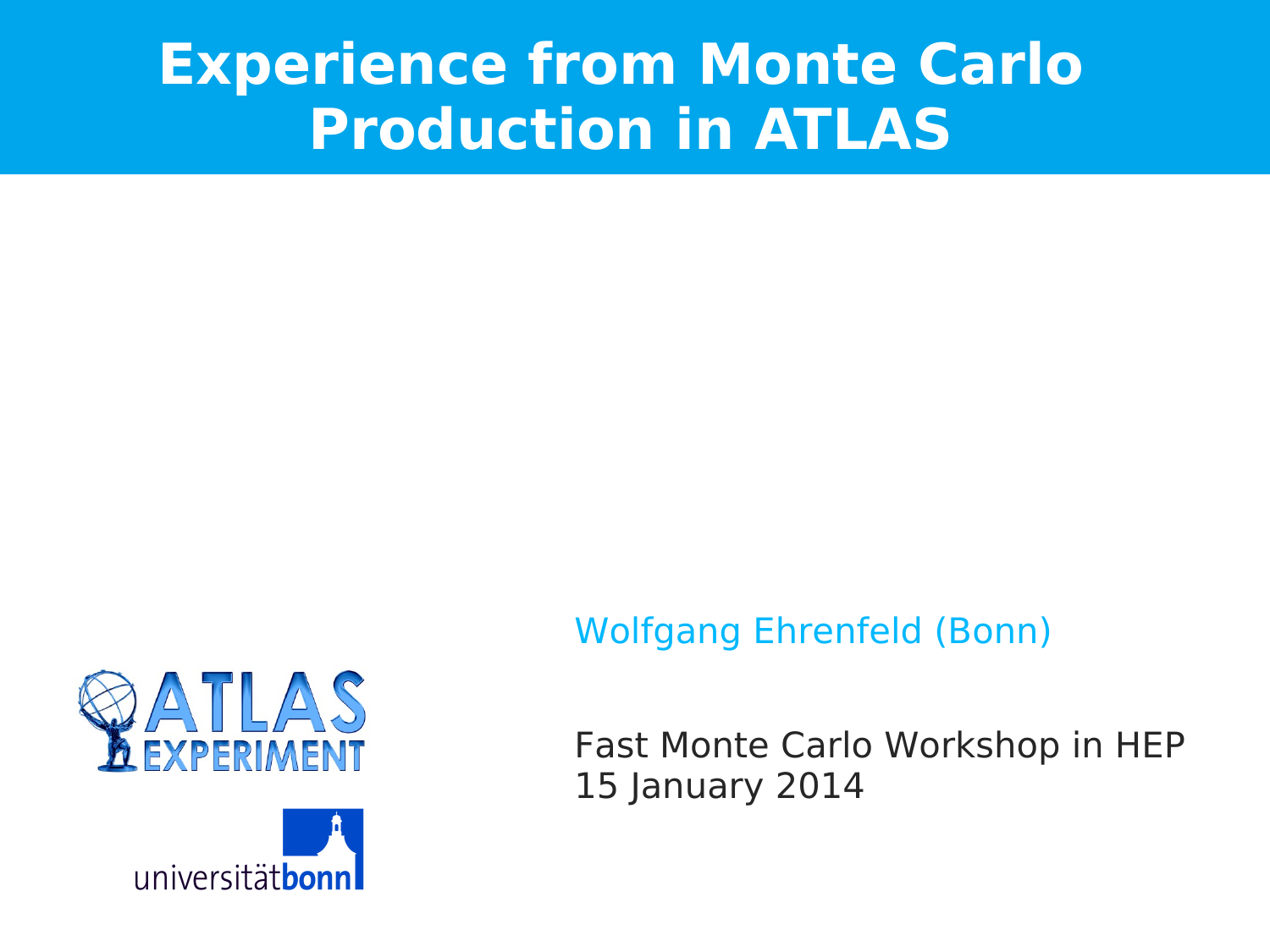#### > Motivation

- > Monte Carlo production steps
	- event generation, simulation, digitisation, reconstruction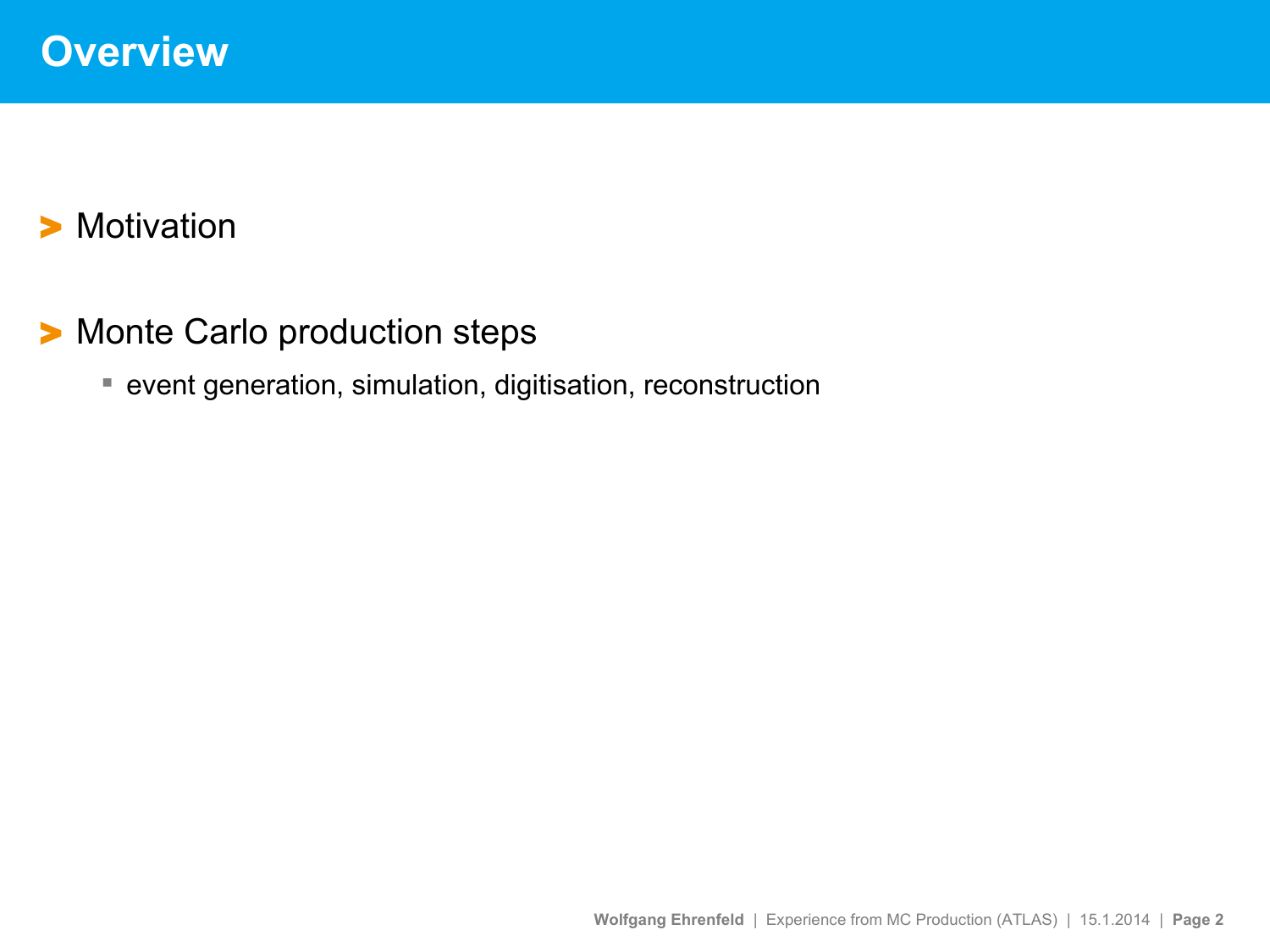# **Motivation**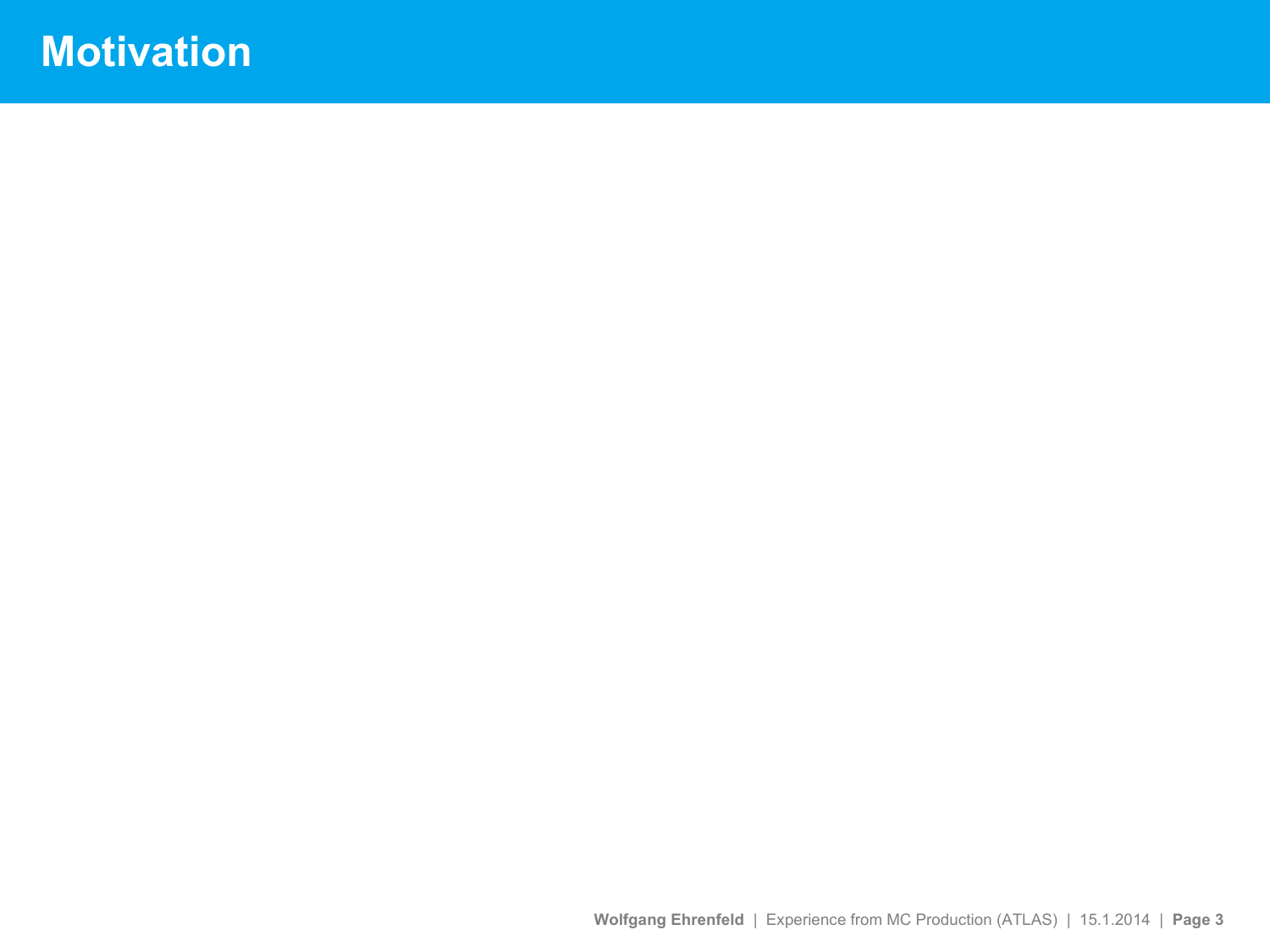#### **Produced MC Events**

#### $\triangleright$  mc11: 2.4 x 10<sup>9</sup> full and 2.1 x 10<sup>9</sup> fast simulation events

- $\blacksquare$  mc11a: 0.8 x 10<sup>9</sup> events
- $\blacksquare$  mc11b: 1.0 x 10<sup>9</sup> events (super seeds mc11a)
- mc11c: 4.8 x 10<sup>9</sup> events (super seeds mc11b)  $\longrightarrow$  total: 4.8 x 10<sup>9</sup>

 $\rightarrow$  total: 4.8 x 10<sup>9</sup> events

#### $\triangleright$  mc12: 3.8 x 10<sup>9</sup> full and 3.0 x 10<sup>9</sup> fast simulation events

- $\blacksquare$  mc12a: 5.9 x 10<sup>9</sup> events
- $\blacksquare$  mc12b: 0.5 x 10<sup>9</sup> events
- mc12c:  $0.2 \times 10^9$  events

events  $\rightarrow$  total: 6.6 x 10<sup>9</sup> events

 $\rightarrow$  total of 6.2 x 10<sup>9</sup> full and 5.1 x 10<sup>9</sup> fast simulation events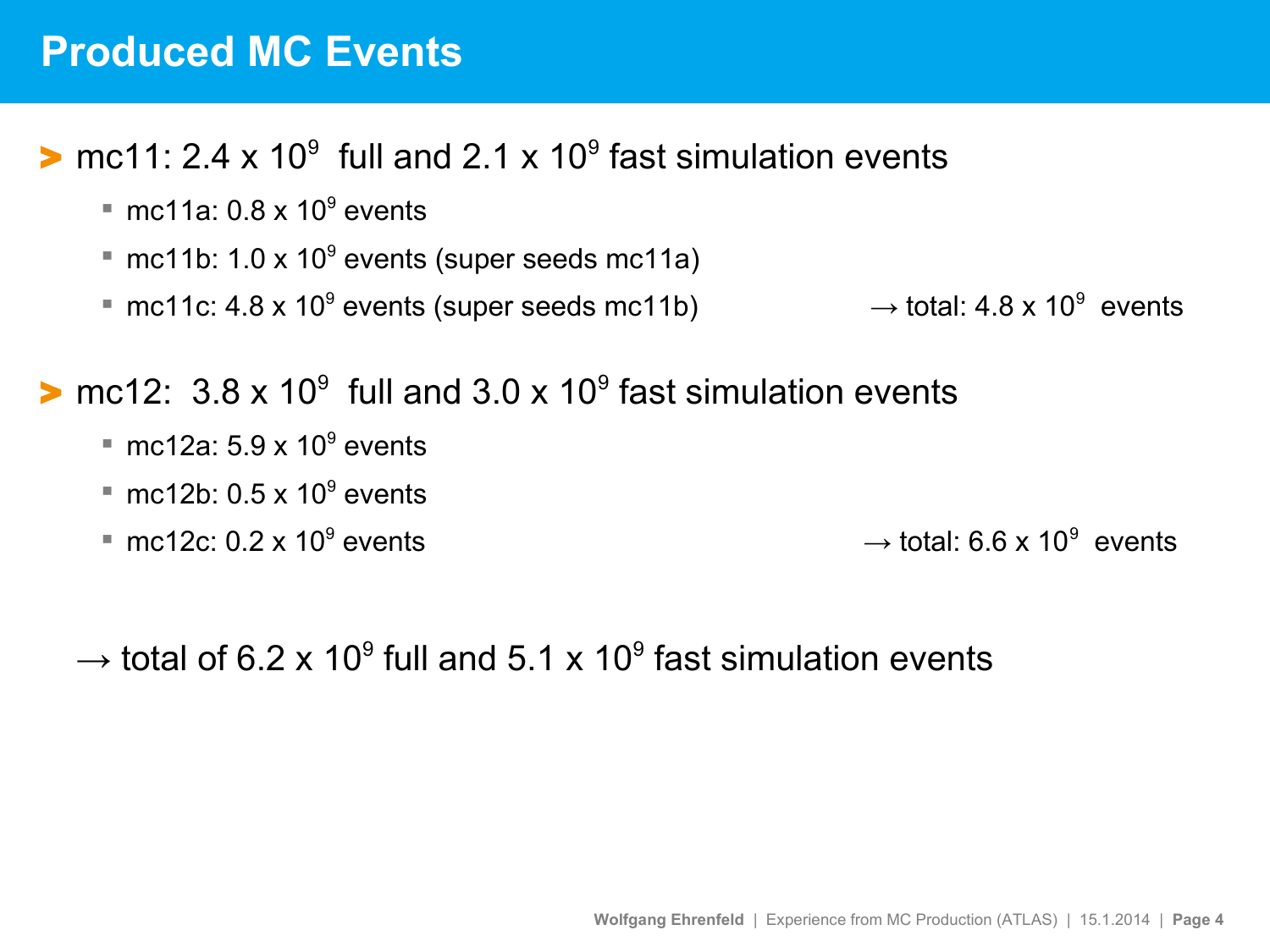# **ATLAS Grid Resources**

#### > grid resources

- Tier<sub>0</sub>: CFRN
- $\blacksquare$  Tier1: 10 (11) sites
- Tier2:  $~1$ 70 sites
- $\blacksquare$  Tier3:  $\sim$ 20 sites
- $\rightarrow$  ~100 000 single core slots for MC production

#### > clouds

- Amazon EZ2 cloud
- Google Computing Engine cloud
- Open Clouds

#### > opportunistic sites

- online trigger farm (16 000 slots)
- **High Performance Computing**

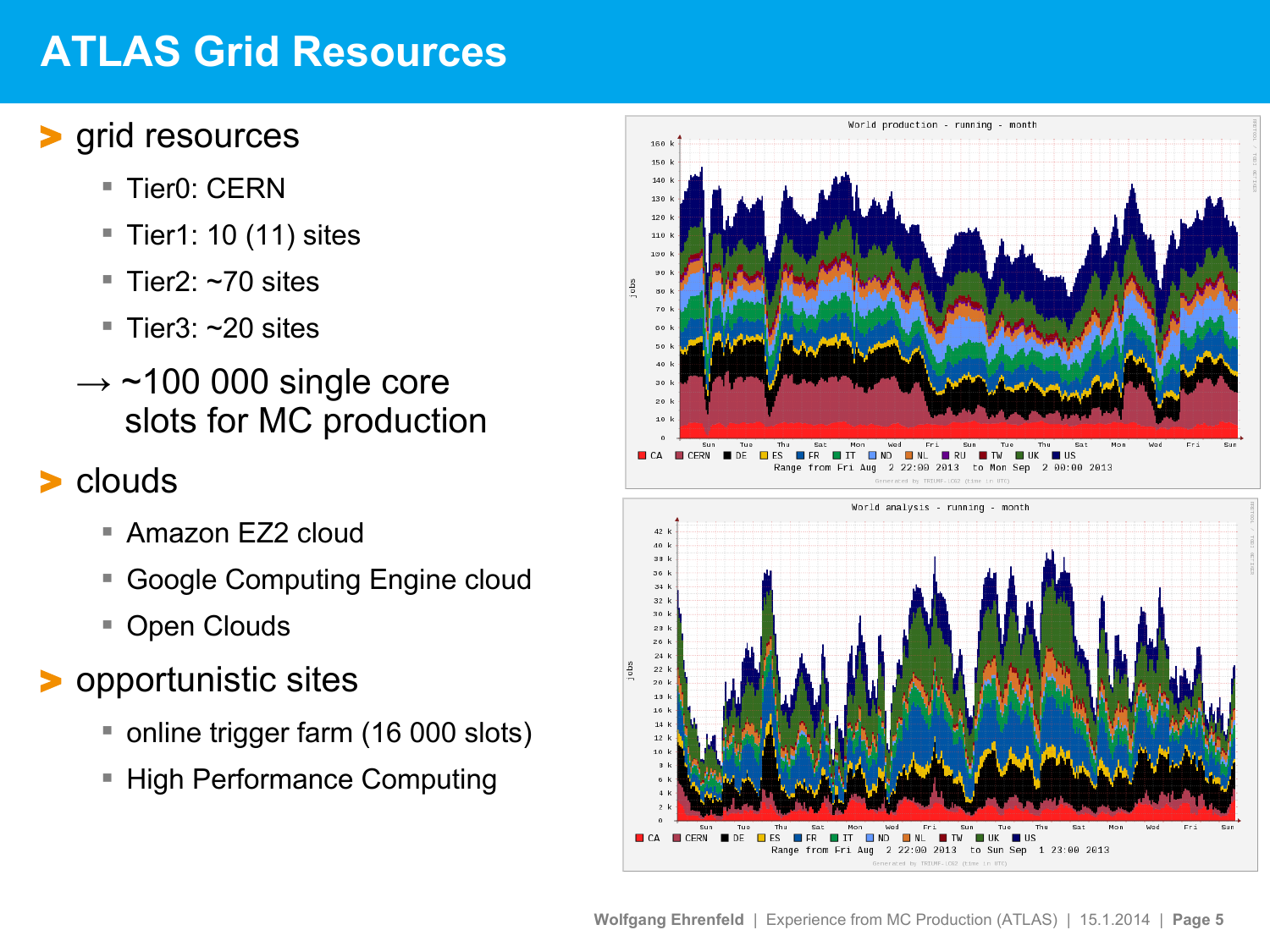### **Monte Carlo Production**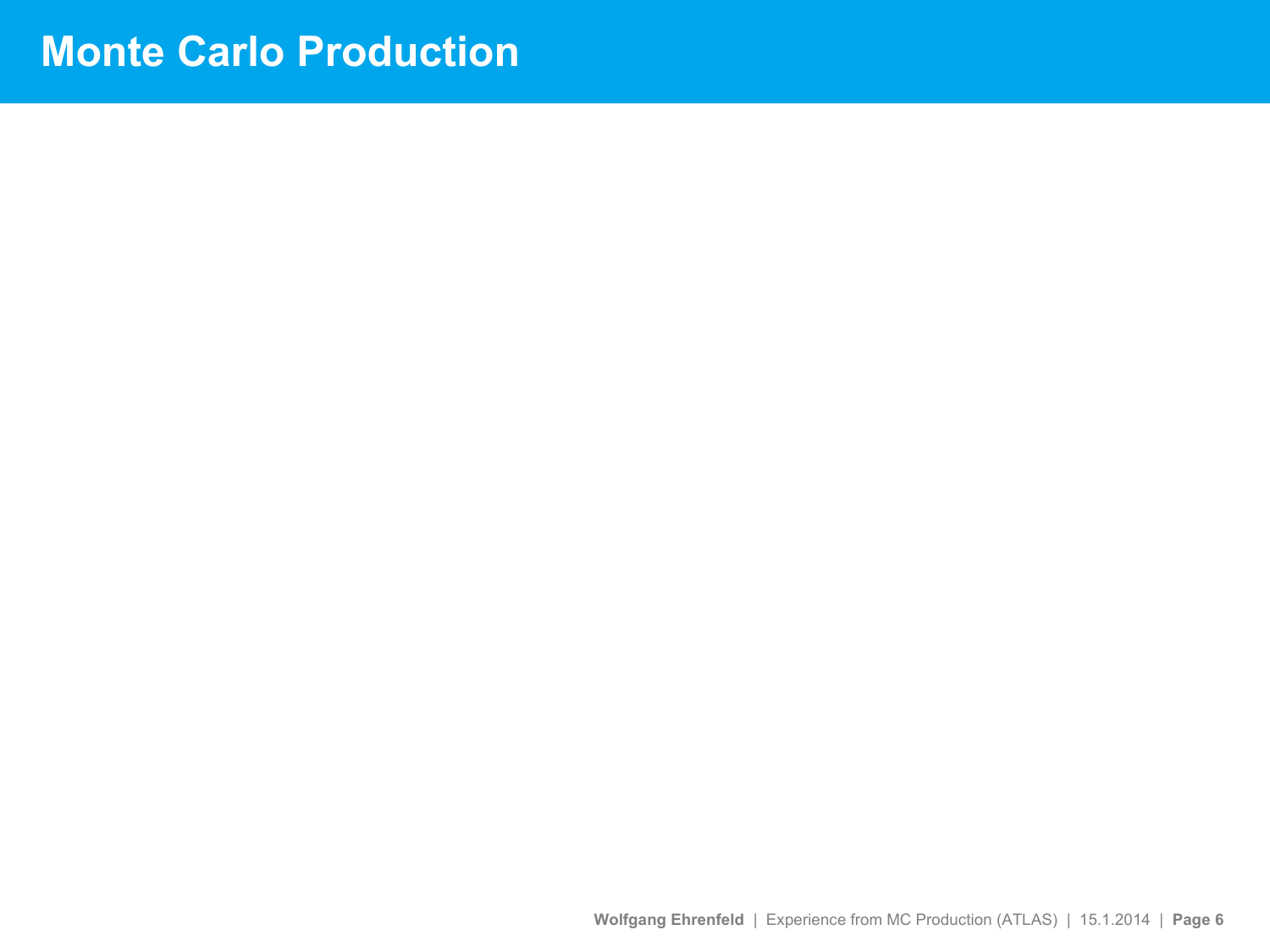#### **ATLAS Monte Carlo Simulation Flow**

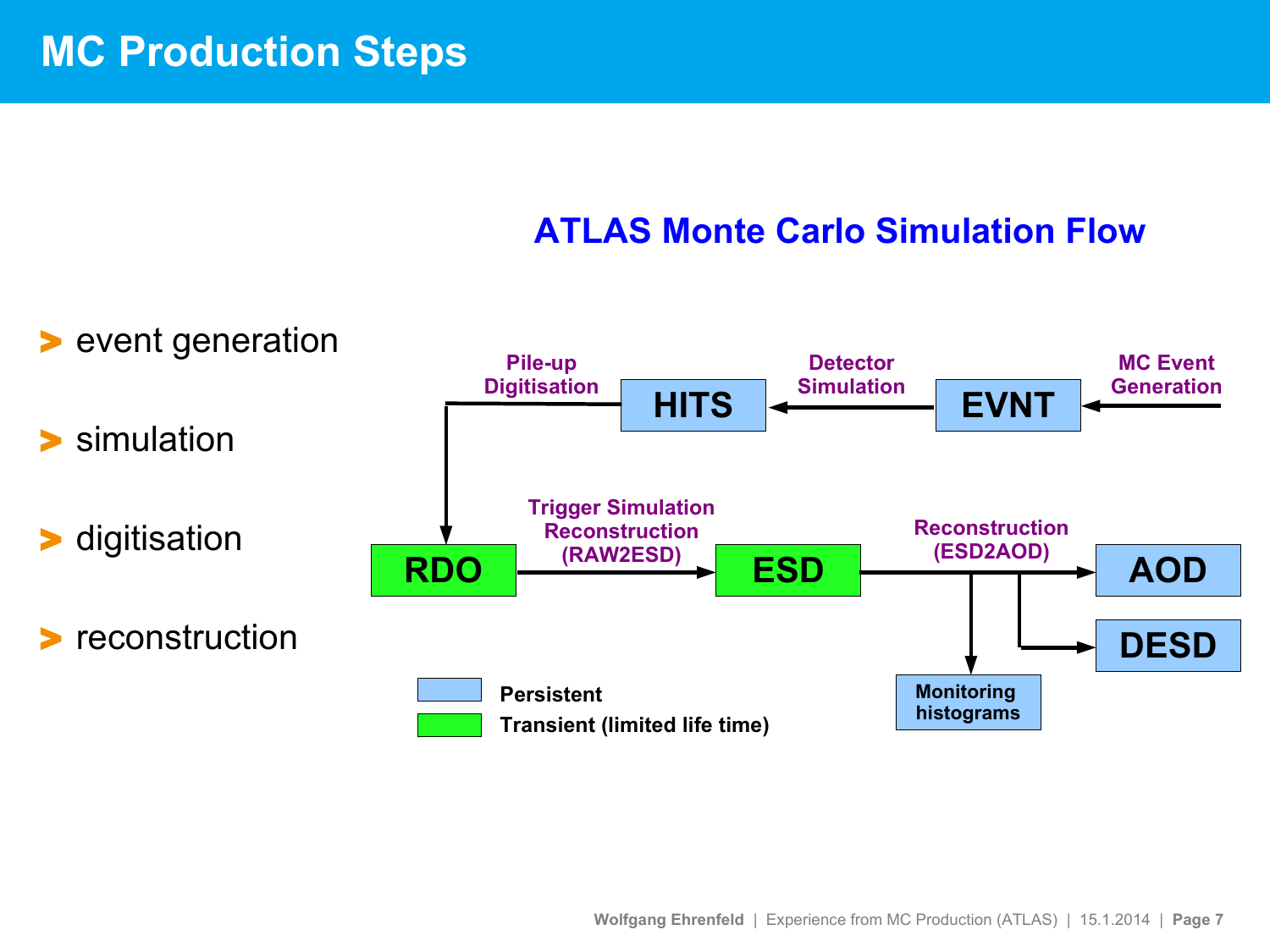# **Monte Carlo Production Chain Details**

- > the implementation of the Monte Carlo production chain is a compromise between different requirements/boundary conditions and evolves with time
- > which data should be stored
	- event generation: store full event on disk for reuse (use same events in fast and full simulation)
	- simulation: keep HITS from time intensive simulation (full simulation) on tape for possible reuse (re-processing/updated pileup distribution)
	- **reconstruction: keep AOD as the primary source for data analysis**

#### > software development and release cycle

 decoupled cycle for simulation and reconstruction (where to put digitisation?) reconstruction driven by data taking, simulation by the need to have sufficient number of events early in data taking

#### > grid

- one configuration fits all
- running time (optimal 8h, up to 2-4d available, factor 2 variation in CPU performance)
- data size (optimise number of files and file size for data transfers and tape storage)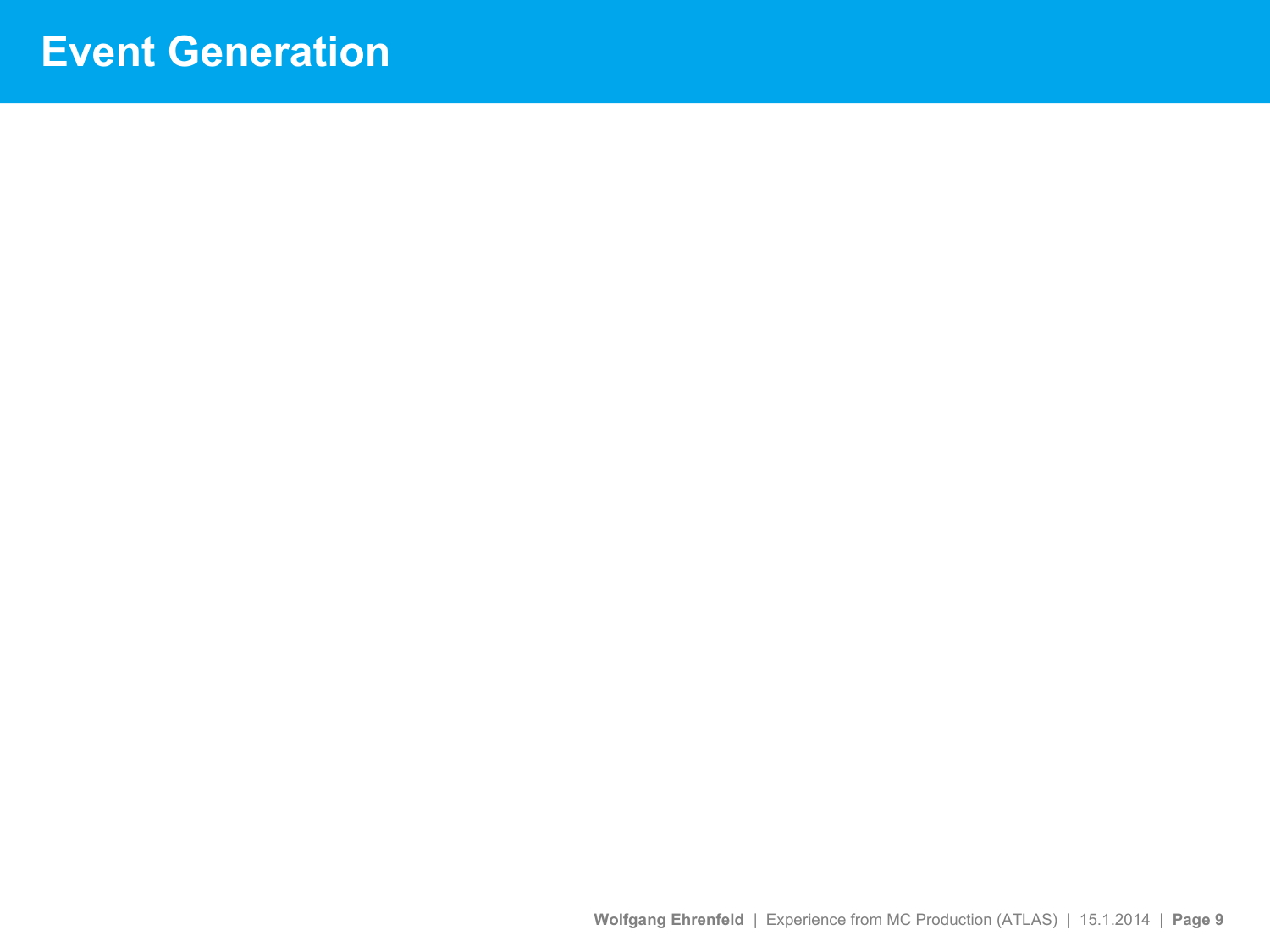### **Event Generation**

- ► ~30 generators used in ATLAS
	- **framework integrated generators**
	- stand-alone generators
- > event generation work flows
	- single step generation: Pythia6/8, Herwig(++), Sherpa
	- two-step generation: parton level generator coupled via LHEF files to framework generator for hadronisation (Pythia(6/8), Herwig(++))
		- > default configuration: external, pre-made 4-vectors uploaded to the grid
		- > on-the-fly configuration: run external generator before hadronisation in the same job
	- optional: run filter algorithms to populate dedicated phase space (for example number of stable leptons, pT sliced, invariant mass, B-decays, …)

> ATLAS spends a significant amount of resources in event generation!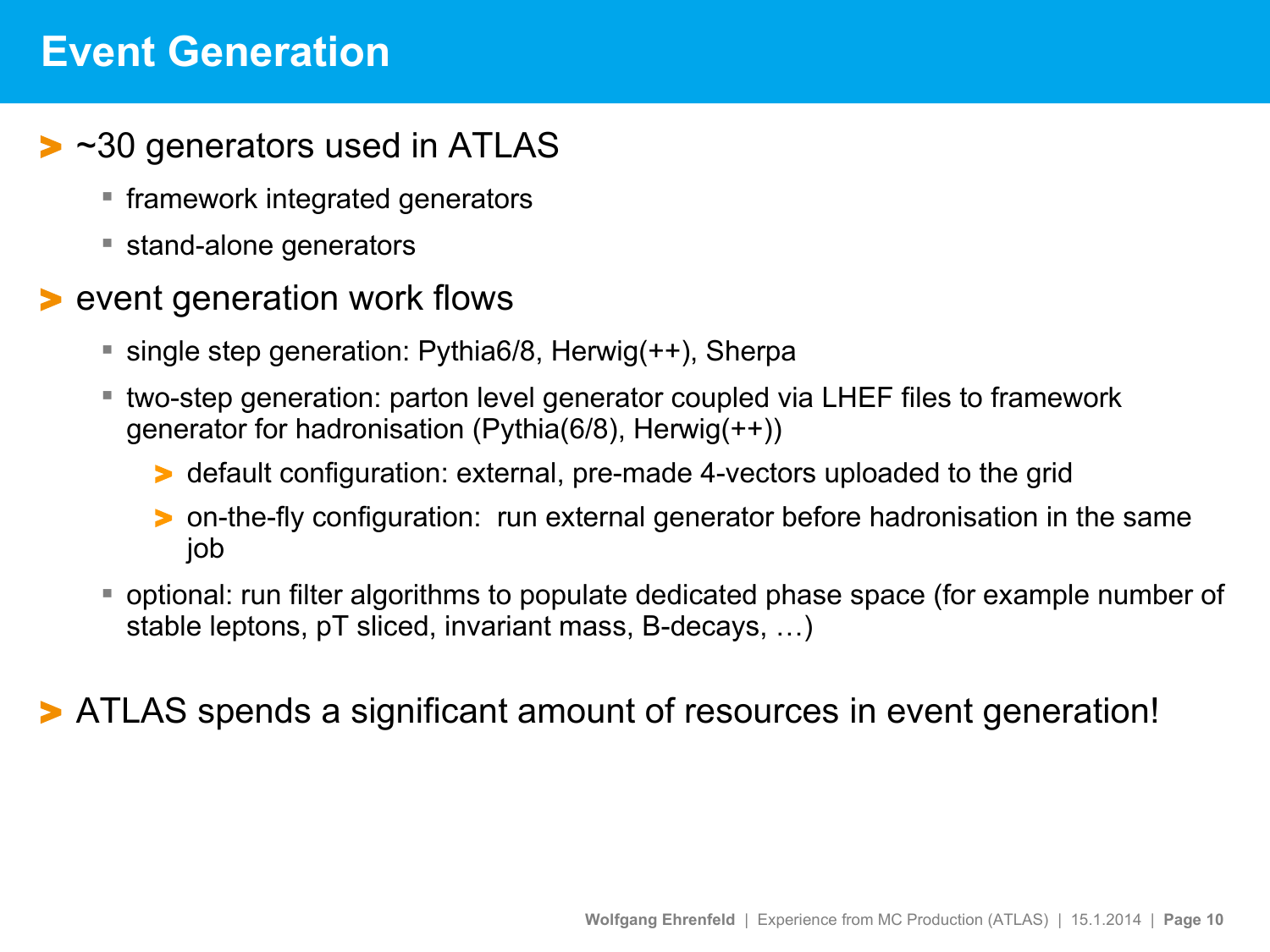### **Event Generation - Performance**

- > requested samples very diverse
	- 50 different generator combination in mc12 campaign
	- $\sim$  34 thousand different samples produced in mc12 campaign
- > job characteristics
	- 5000 events per job  $\rightarrow \sim 100$  MB output file size
	- $\blacksquare$  low memory requirements: < 0.5-1 GB
	- **F** running time per job varies from
		- > a few minutes for simple final states/hadronisation of external 4-vectors
		- > hours or days for complex final states or low filter efficiencies
		- > number of events needs to be adjusted for optimal running time of 8 hours
- > performance improvements:
	- aiming for more automatisation and therefore improving turn around time
	- on-the-fly generator setups: avoid storing 4-vector input files on the grid
	- use pre-made integration files (Sherpa, Alpgen, MadGraph): reduce running time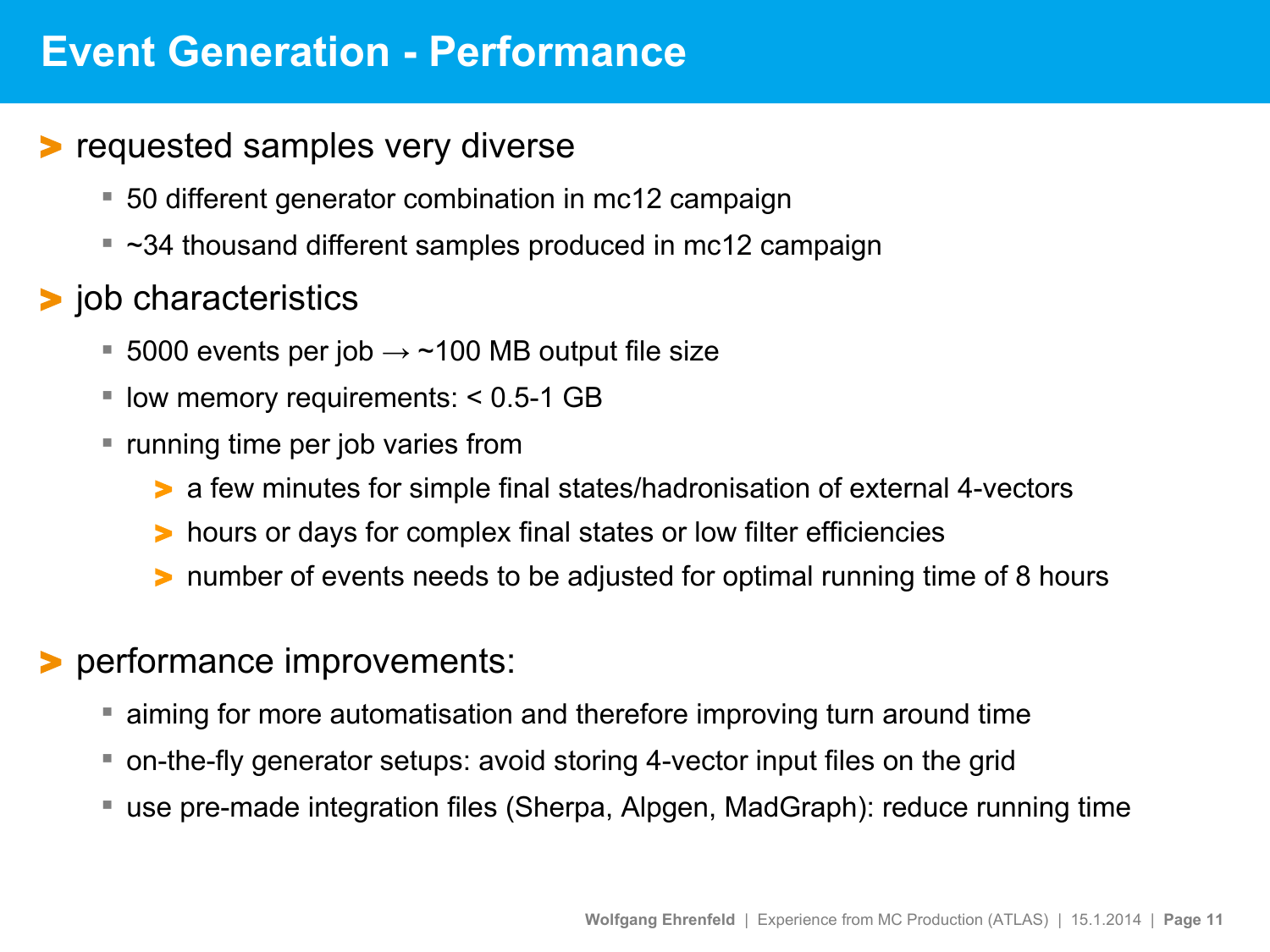# **Event Generation - Problems and Ideas**

- > long running jobs:
	- avoid phase space integration by using integration grids  $\rightarrow$  Sherpa, Alpgen, Madgraph
	- $\blacksquare$  integration grids need to be prepared manual  $\rightarrow$  do this automatically (needs MPI for Sherpa)
	- in case of large number of different samples (eg SUSY) use multi core for phase space integration and event generation (Madgraph)

#### > small number of output events

 jobs are running long and write out small files (dijet slicing, stable leptons, light/charm/b $jets, \ldots$ )  $\rightarrow$  run on multi cores to get larger files or merge files

#### > Sherpa

■ complex final states have a large initialisation time when using integration grids  $\rightarrow$  can this be run parallel? Then also run event generation parallel

#### > Alpgen

**• hard to tell Alpgen how many unweighted events to generate**  $\rightarrow$  **run multicore and** merge

#### > why multi core?

 multi core is another dimension of slicing and merging, but HPC resources might come for free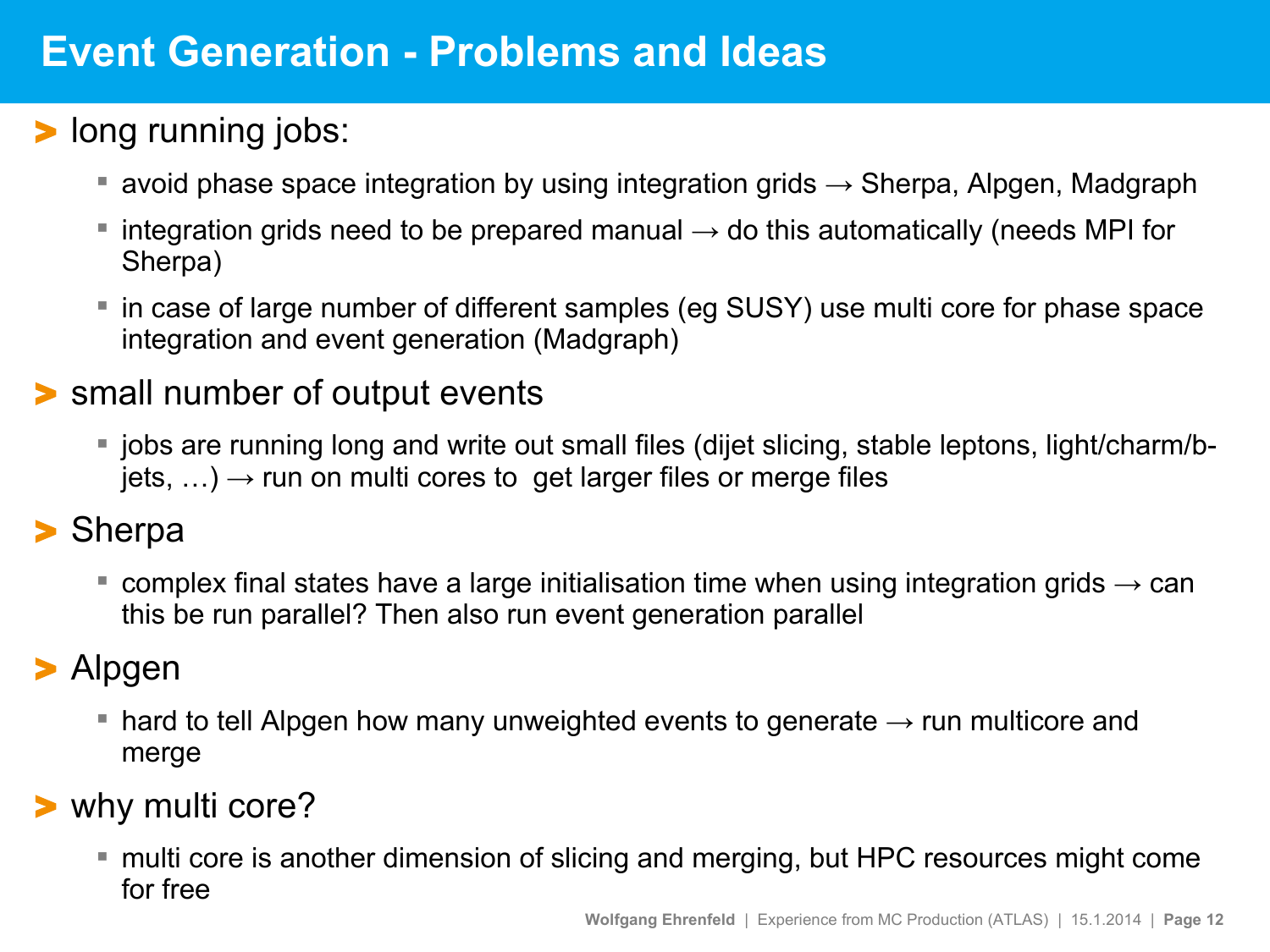# **Simulation**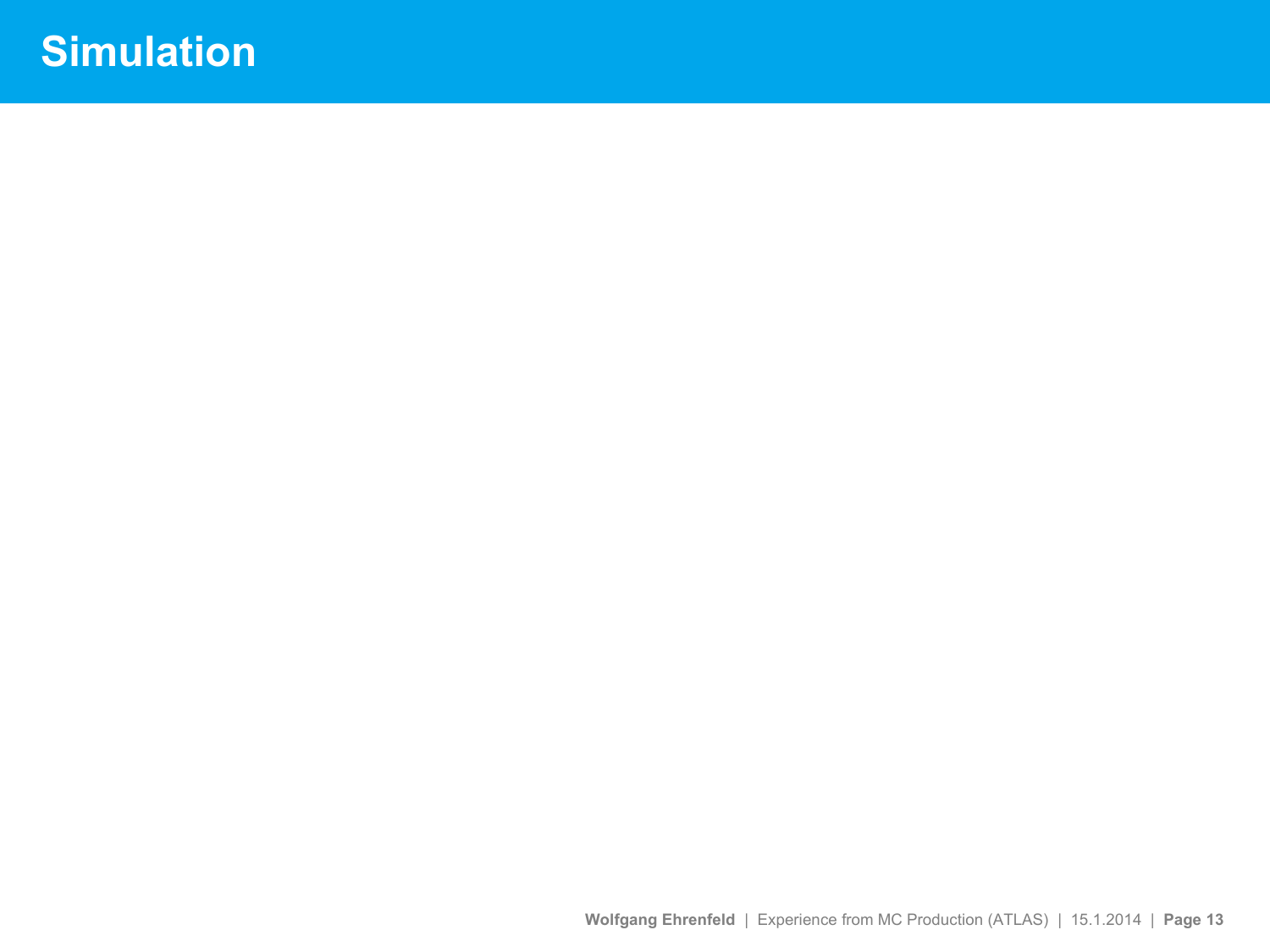### **Simulation Flavours**

- > G4 full simulation:
	- every stable particle is tracked through the ATLAS geometry
	- one event takes  $\sim$  5 minutes  $\rightarrow$  major simulation time spent in calorimeters
- > G4 full simulation with Frozen Showers (FS) in calorimeters: 25% speed up in mc12
	- showers are tracked down to very low energy by G4  $\rightarrow$  stop showering at a threshold and substitute each end particle by a pre-made list of energy deposits
	- **F** residual difference between Frozen Shower and plain G4 is below 1%
	- frozen showers in the forward calorimeters as default in mc11/mc12 including upgrade production
- > AtlFast-II (AF-II): factor 10 speed up in mc12
	- parametrise all particles except muons in the calorimeters
		- > do not simulate particles except muons in the calorimeter
		- > parametrise non-simulated particles before the digitisation step
	- in production since late mc10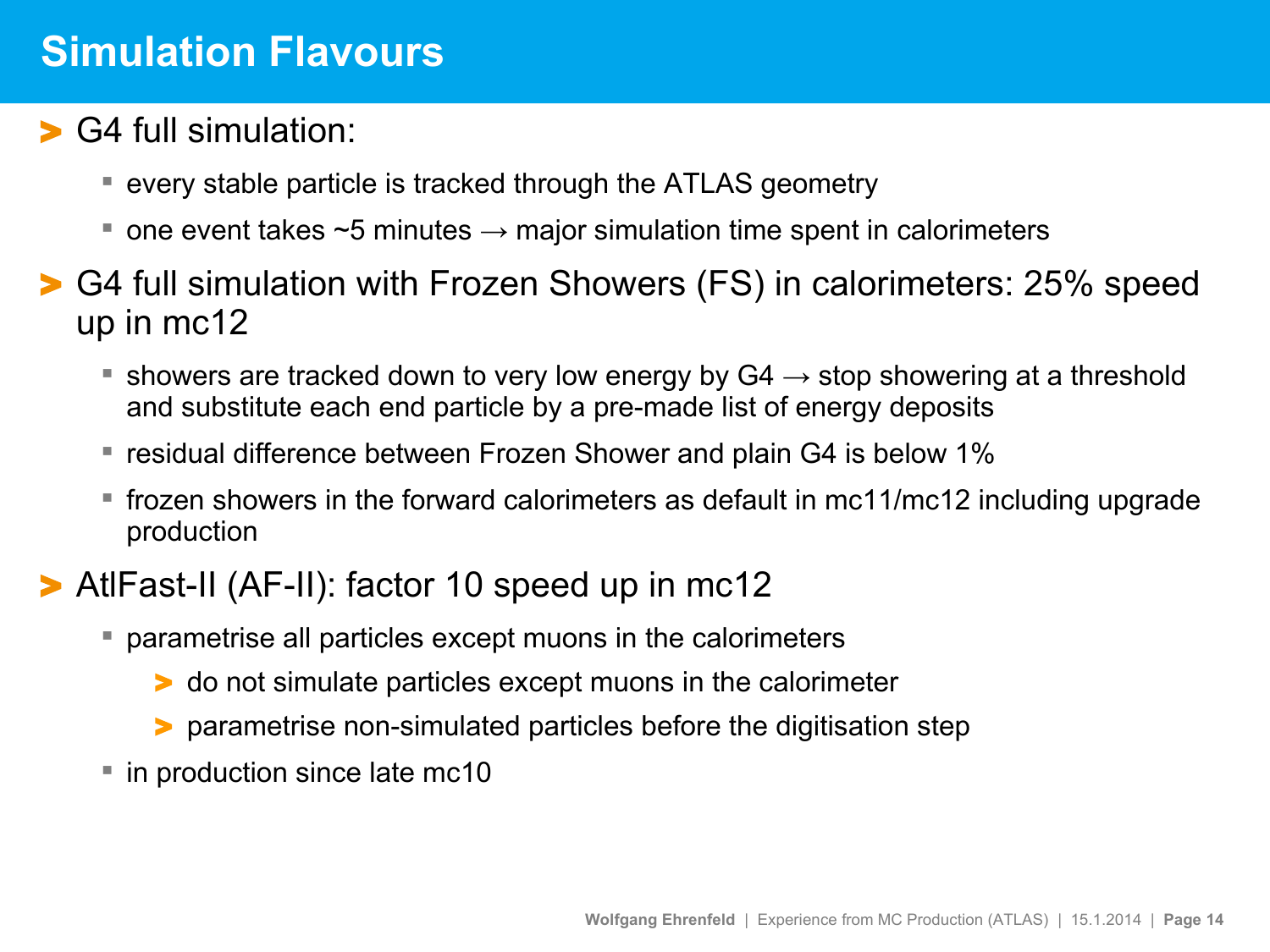### **Simulation Flavours - Technical Details**

#### > common problems:

- where to store additional data and how to find it
- templates/parametrisation depends on detector geometry and needs to be prepared

#### > Frozen Showers

- where to store pre-made libraries?
	- > data area attached to full release build (at site, no version, slow update cycle)
	- > dedicated grid dataset (needs to be distributed to sites to avoid large number of transfers)
	- > store in release area
- choice depends on size and format (signal input ~100MB)
	- > ascii files in compressed tar ball (~360MB)
	- > ROOT files (~22MB)

#### $>$  AF-II

- using conditions DB infrastructure for storing parametrisations
	- > use global conditions tag to introduce version and connection to payload data
	- > payload data from grid datasets or from CVMFS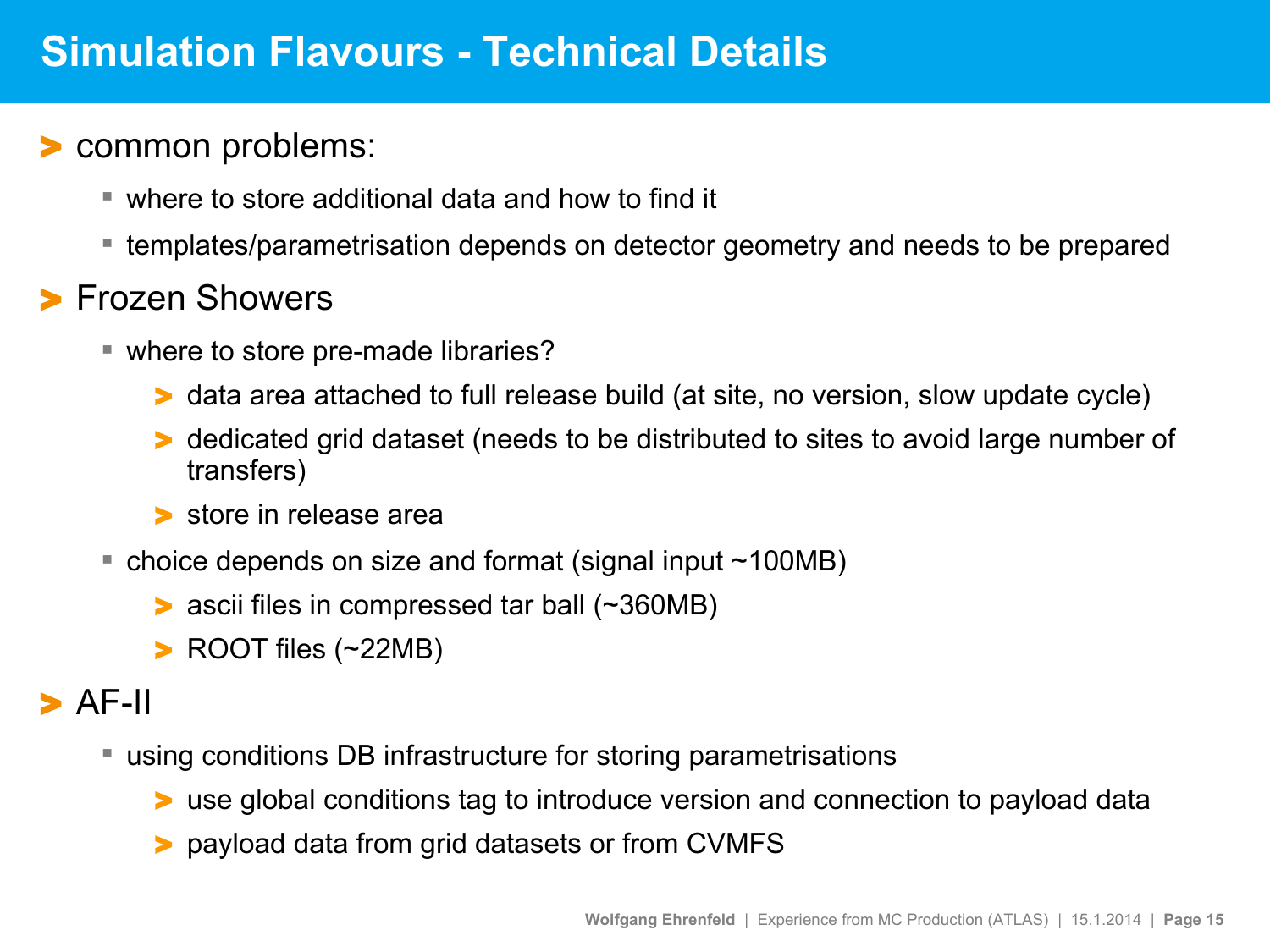## **Simulation - Performance**

#### > job characteristics

- $\blacksquare$  low memory requirement: ~1 GB
- run time per (averaged over grid cpus)
	- > G4 full simulation: 335 s/evt > G4 full simulation with frozen showers: 250 s/evt > AtlFast-II: 20 s/evt
- > simple speed ups
	- tcmalloc: fast, multi-threaded malloc() from google perftools
	- $\blacksquare$  run in 64 bit  $\rightarrow$  better performance while slightly increasing the memory
	- Intel math library
	- modern random number generator: SIMD-oriented Fast Mersenne Twister
	- run on SL6
	- new compiler

...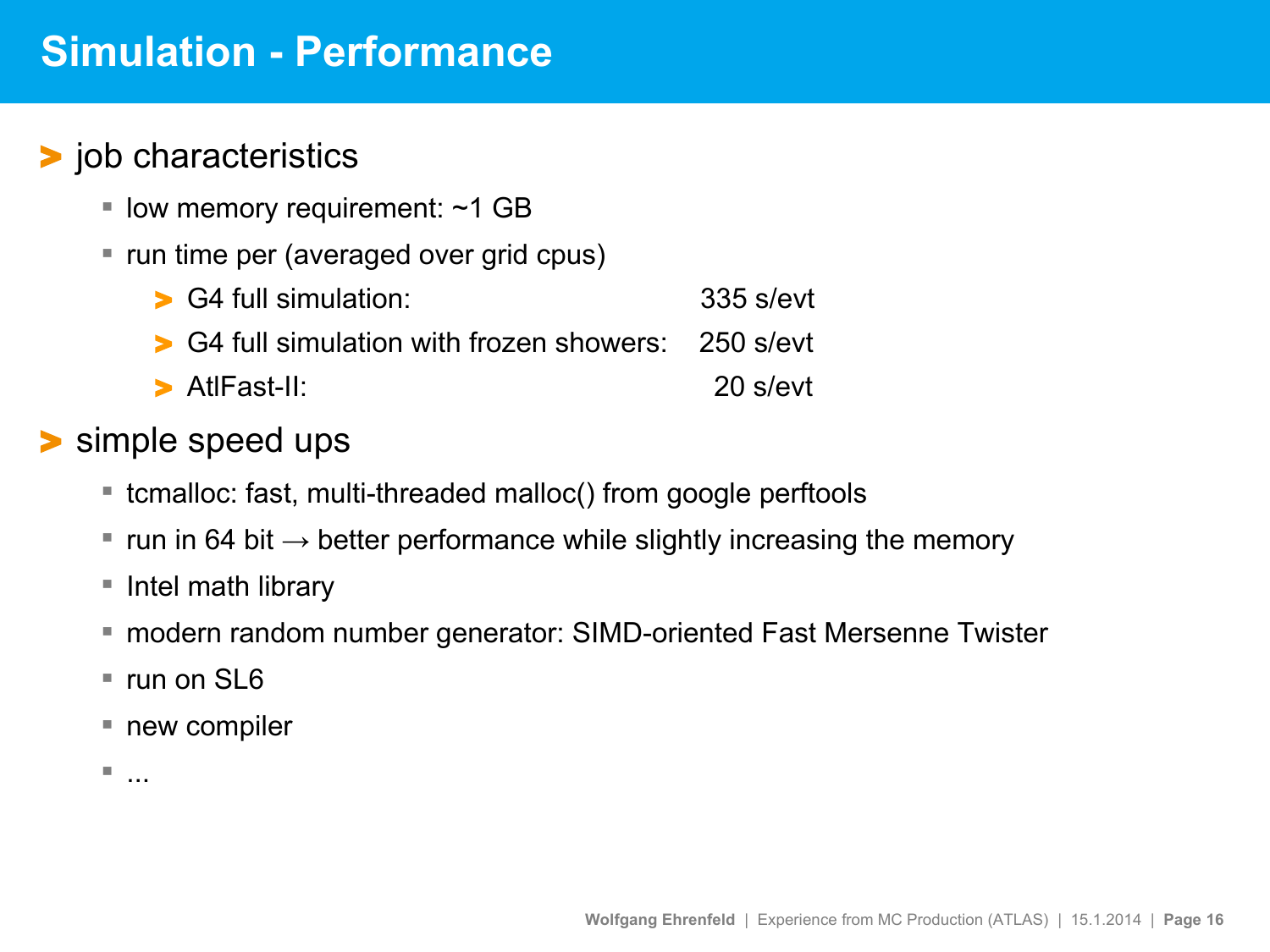# **Multi Core Utilisation in the ATLAS Software Framework**

- > number of cores increases faster than memory size
- > needed memory for digitisation and reconstruction increases with pileup
- > athenaMP: multi core implementation of the ATLAS software
	- in a nut shell: fork main process into n clients which will process full events  $\rightarrow$  optimising memory
	- performance improvement can come from better ratio between initialisation and processing time (needs additional (fast) output merging)
- > threading of individual algorithms should bring some performance improvements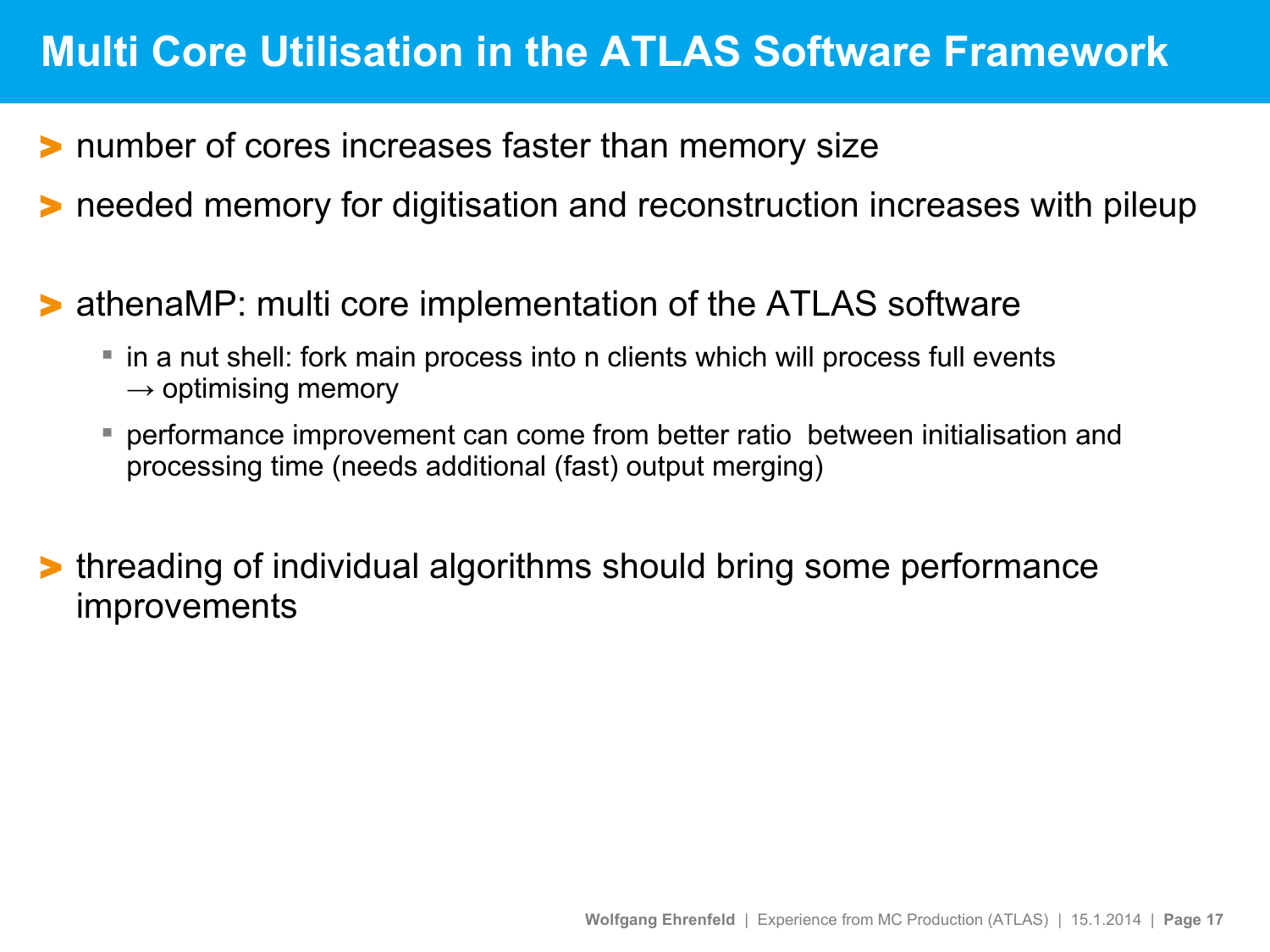# **Simulation - Multi Core Utilisation with athenaMP**

> single core: 1.0GB > double core: 1.2GB > … > 8 cores: 2.6GB > 0.8GB + 0.16GB/core

> athenaMP used in 2014 simulation

- > production scenarios
	- **reducing number of job**
	- back filling multi-core slots
	- high performance computing resources

Vem(MB)

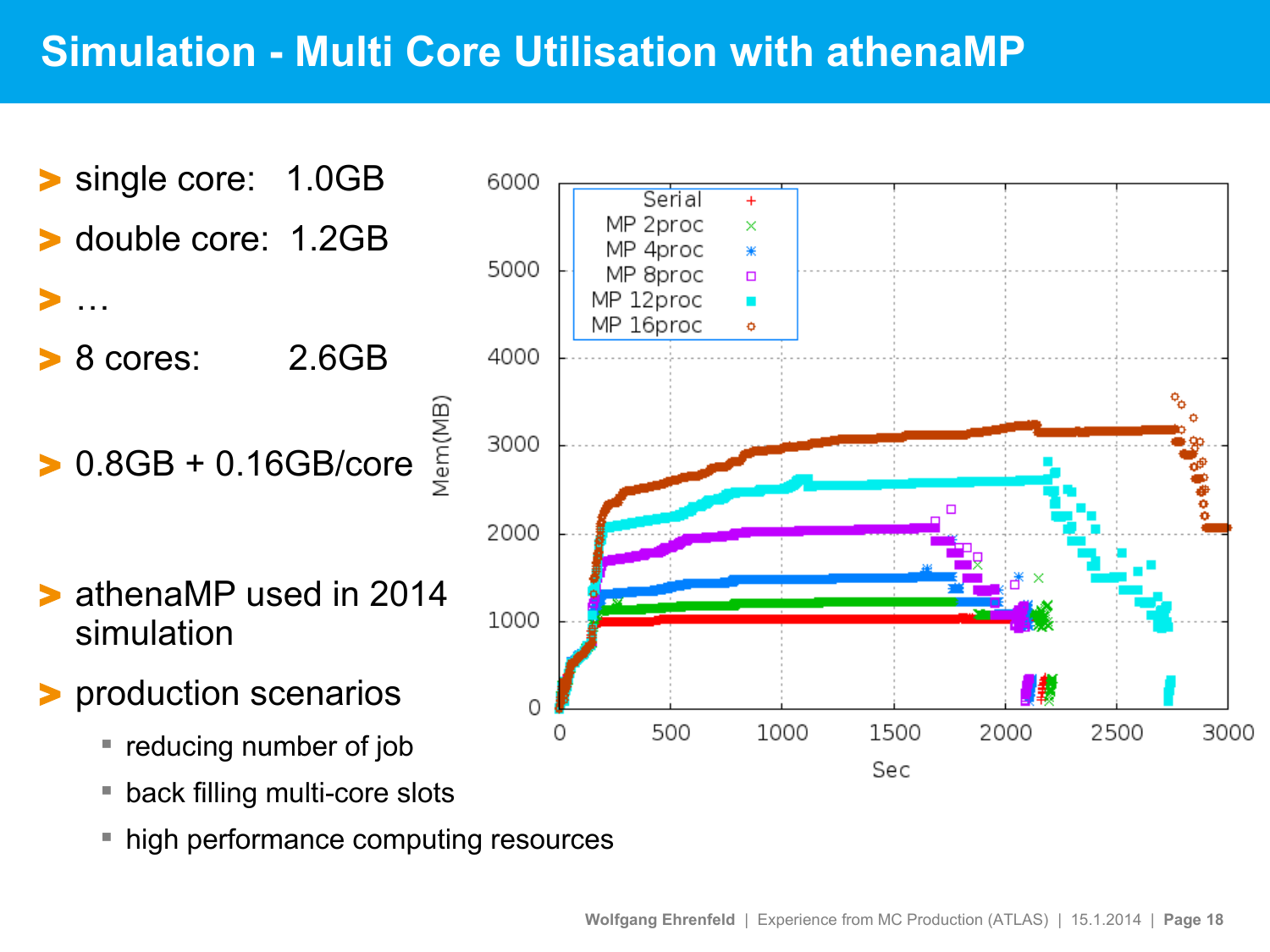# **athenaMP - Memory Sharing in Digitisation+Reconstruction**

- > running in 64 bit single core: 4.3GB
- > 8 cores: 22.6GB
- > 2.8GB/core
- better than 4GB/core but aim is 2GB/core
- > athenaMP validated for digitisation+reconstruction
- > production scenarios
	- **reducing memory consumption**
	- **reducing number of jobs**

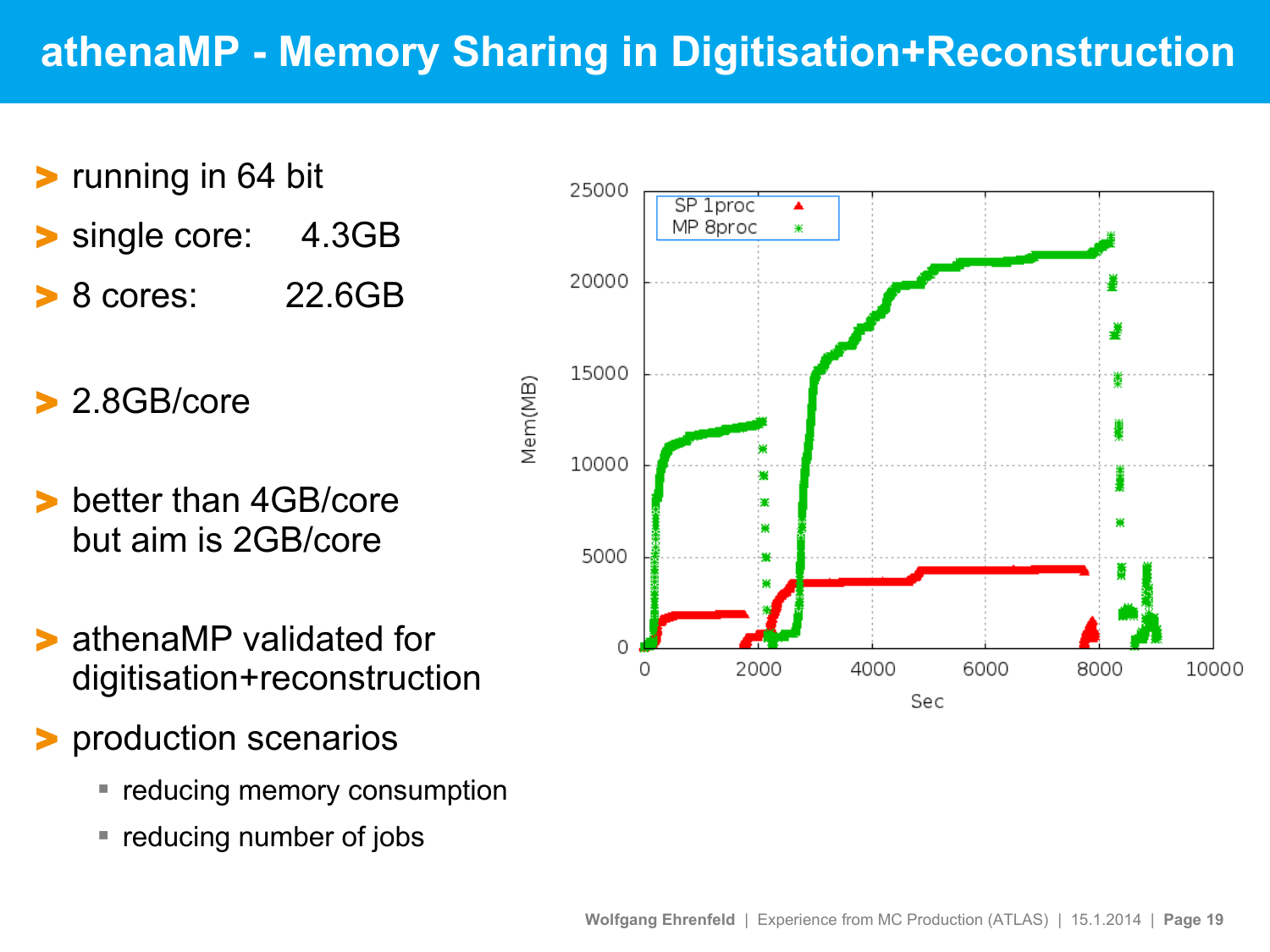# **Digitisation**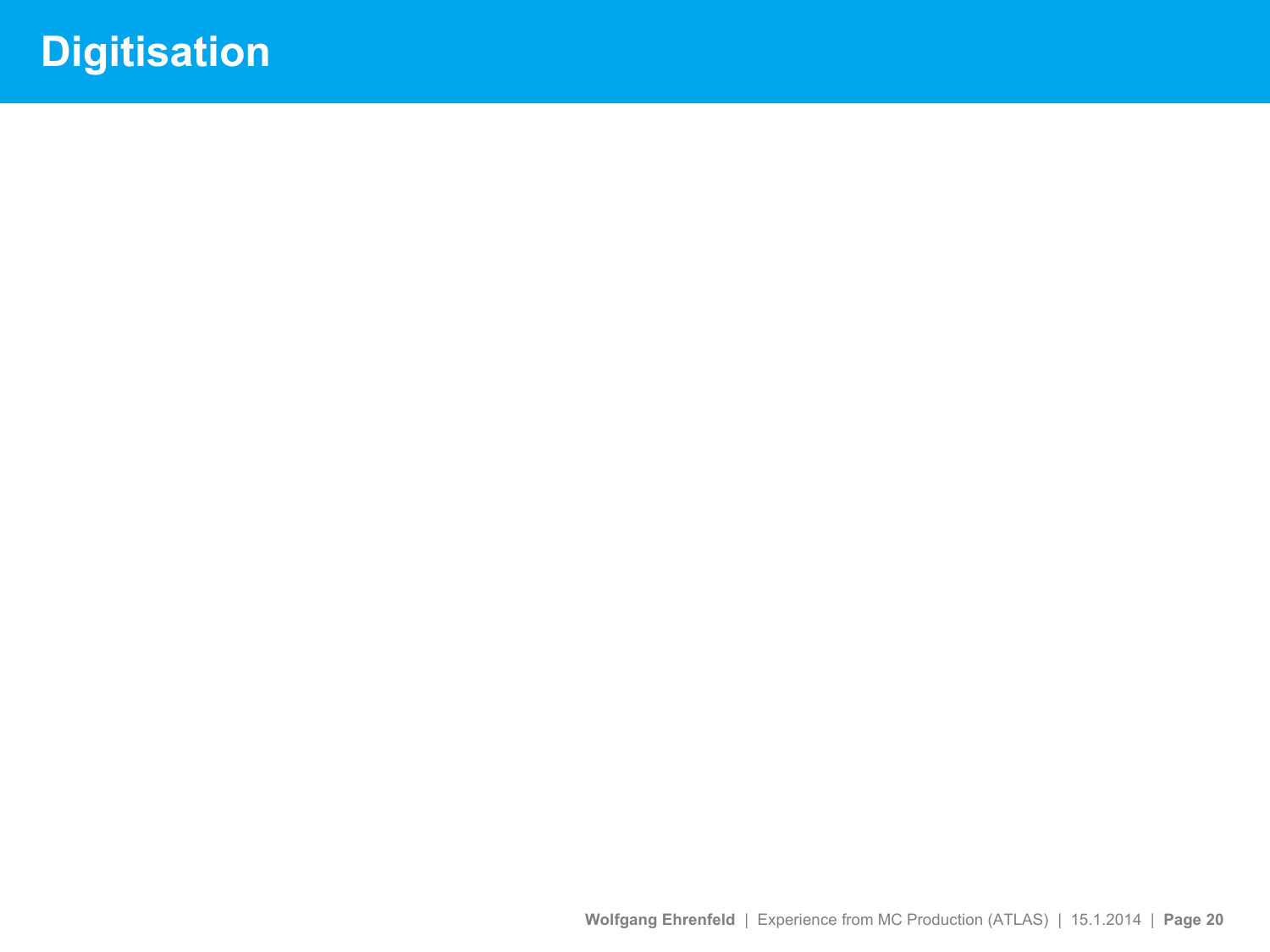# **Digitisation**

- > simulate detector readout
- > simulate pile-up contributions (multiple pp interactions on top of hard scatter event)
- > overlay a number of pre-simulated minimum bias events on each signal event
	- $\sim$   $\lt$   $\mu$  average number of additional pp collisions
	- fixed  $\leq \mu$  (for performance studies)
	- pre-defined  $\leq \mu$  profile (default for physics samples)
		- > sample given <µ> profile over 5000 events  $\rightarrow$  small samples should be multiple of 5000 events
- > optimise pile-up event storage and access
	- $\blacksquare$  cache pile-up events in memory  $\rightarrow$  memory intensive
	- **flush memory early and re-load from disk on demand**  $\rightarrow$  **I/O and CPU intensive**
- > minimum bias pile-up samples
	- separate into low-Q and high-Q (Q=35GeV) samples to allow for frequent re-use of low-Q events per job and limit re-use of within one sample

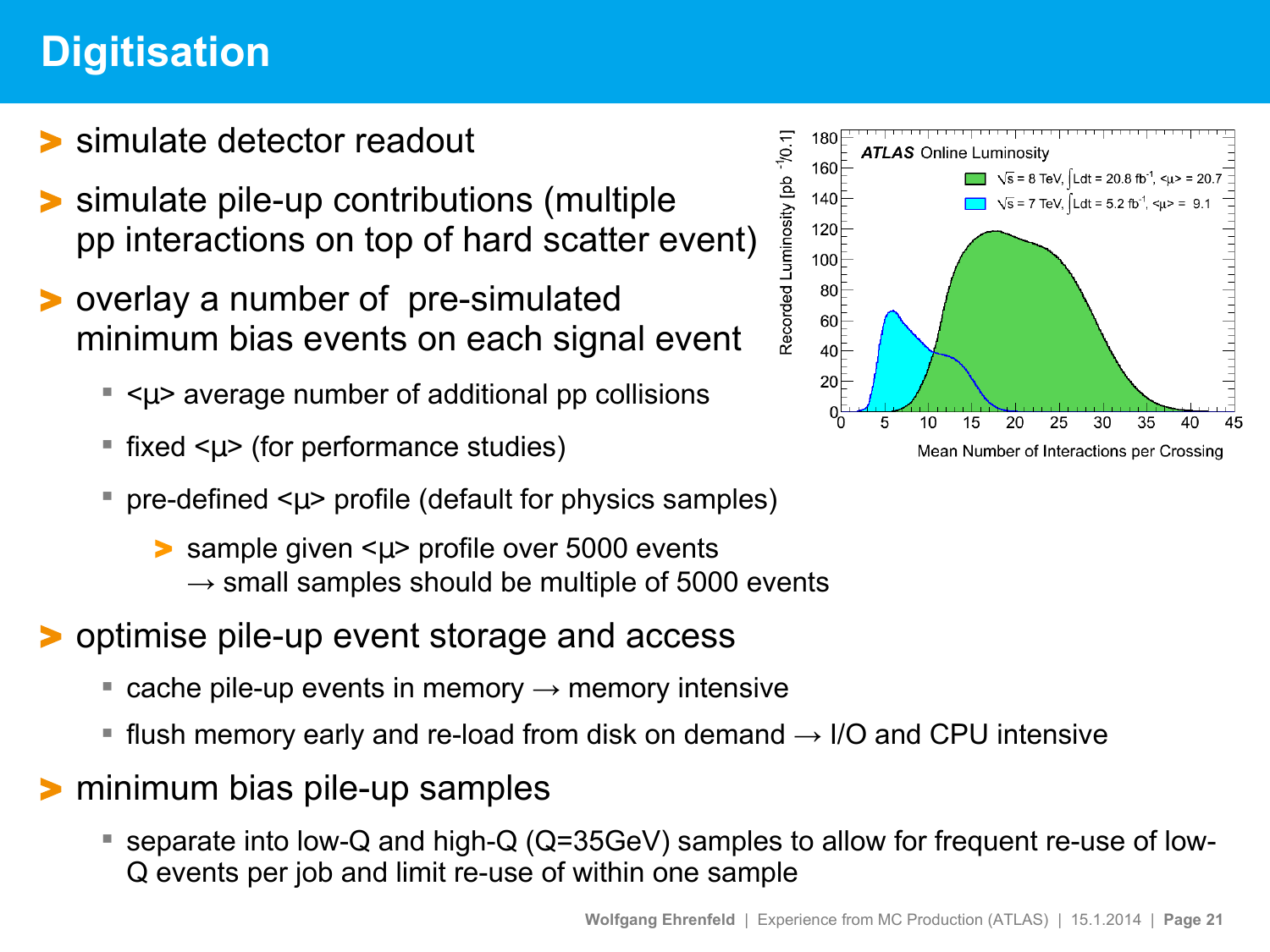# **MC12 Pileup Simulation**

> pile-up profile in MC matched to observed distribution in data if possible



#### > mc12 pile-up sample configuration

- $\langle \mu \rangle$  profile samples from 0 to 40, with a mean of  $\langle \mu \rangle$ =20
- 10M low/high-Q G4 simulated events (1.5/4.8 TB = 6.3 TB)  $\rightarrow$  5000/500 events per file
- 500 events per job: one signal file, 5 low/high-Q files  $\rightarrow$  4.8 GB of input files per job (100 events per job: one signal file, 1 low/high-Q file  $\rightarrow$  1.1 GB of input files per job)
- distribute minimum bias pile-up sample to T1 and larger T2 sites  $\rightarrow$  0.3-0.4 PB total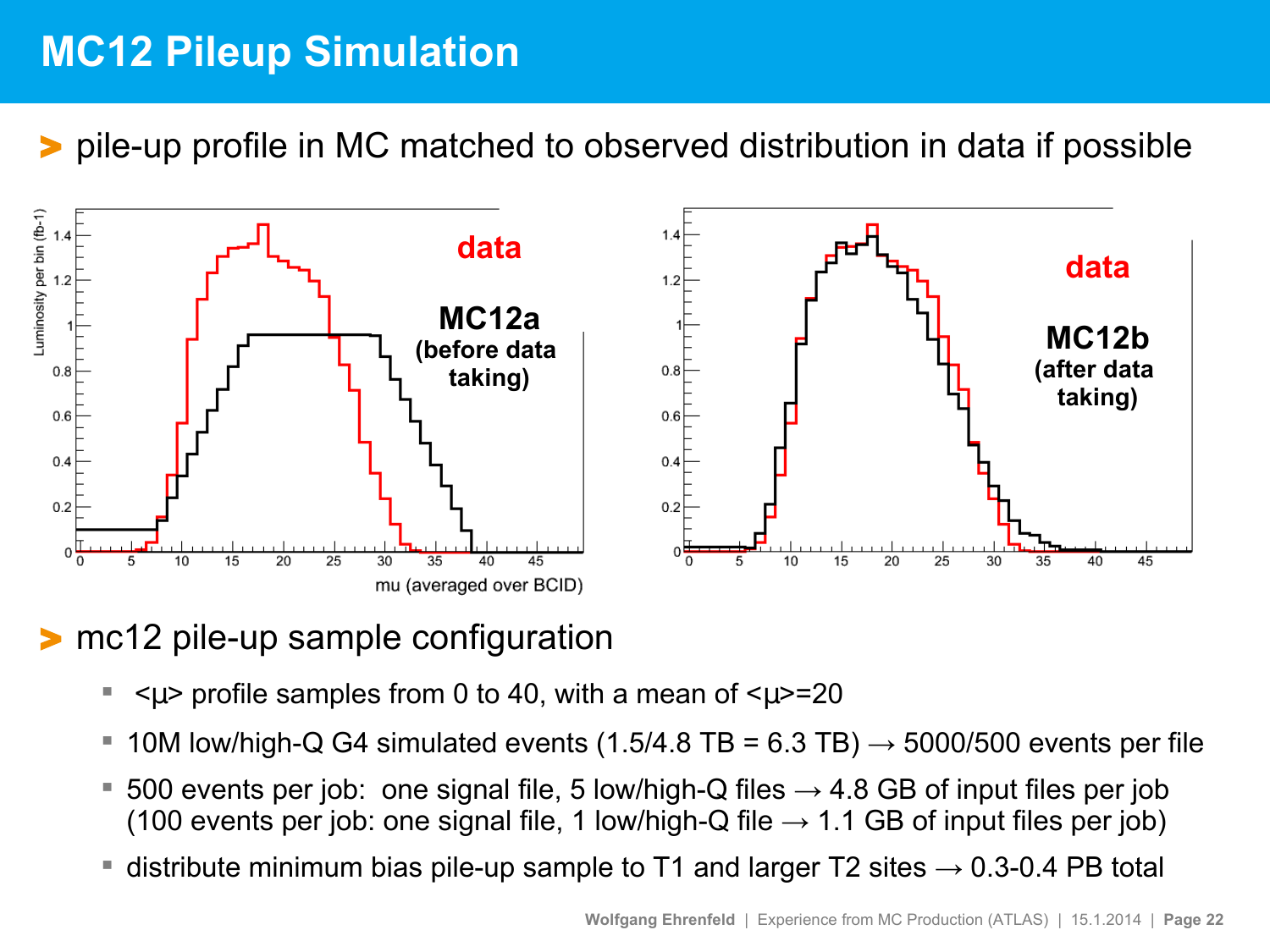# **Zero-Bias Data Overlay (Embedding)**

#### improve pile-up simulation by using zero-bias data events



- > conditions and beam spot need to be adjusted for each signal event to the corresponding zero bias event  $\rightarrow$  run simulation and overlay in one job
- > mc12 overlay configuration
	- ensure a representative pile-up sampling in sets of 50 000 events
	- 100 events per job: one signal file, 1 overlay file  $\rightarrow$  0.4 GB of input files per job
	- 2012 pp 8 TeV zero-bias sample contains 50 million events (160 TB)  $\rightarrow$  grid distribution needs to be improved
- > overlay heavily used by heavy ion analysis for PbPb and pPb collisions as simulating heavy ion collisions is difficult and very CPU intensive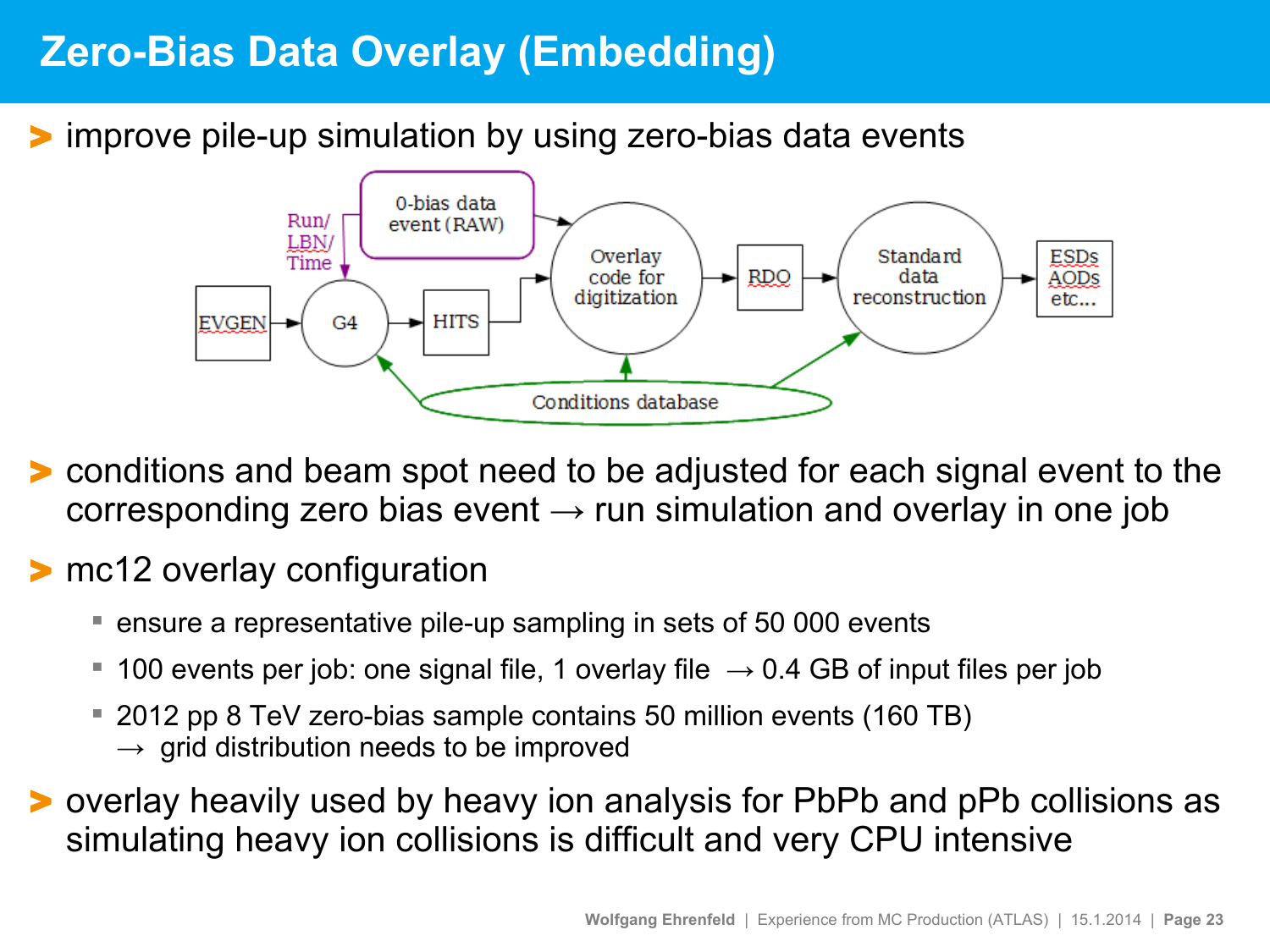# **Zero-Bias Data Overlay (Embedding)**

#### > performance improvements

only merge zero bias data (already digitised)

#### > usage

- 8 TeV pp: under validation for general use, first specialised use cases
- HI running at 2 and 5 TeV: heavily used (~200M events for 5 TeV)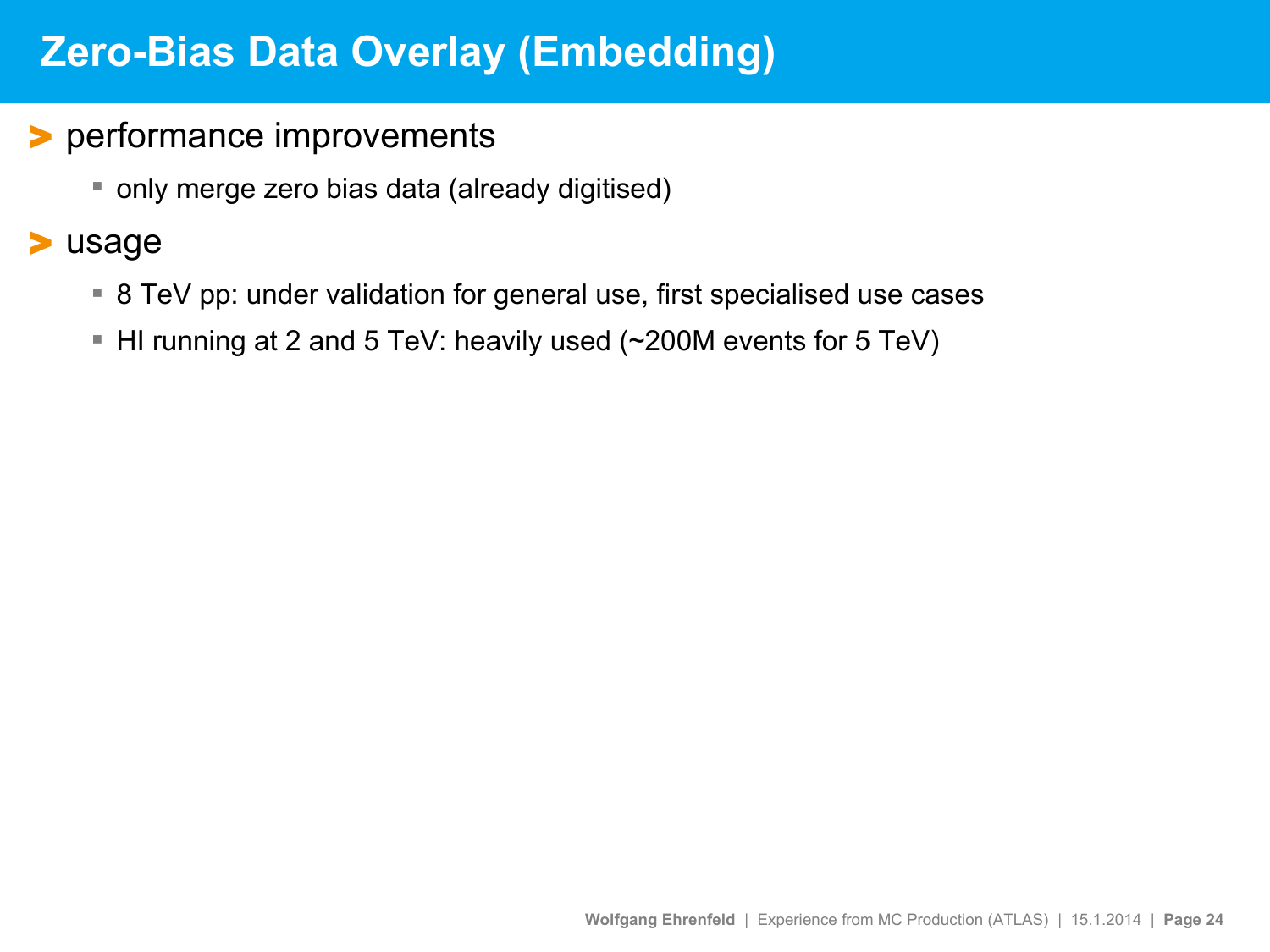### **Calibration**

> different simulation flavours need different energy calibrations

- mainly distinguish between full simulation and fast simulation
- > what do to when mixing sim flavours (or data) in one event?
	- full sim min bias pileup events and fast sim signal event
	- data zero bias event and full sim signal event
	- different sim flavours within one events (ISF)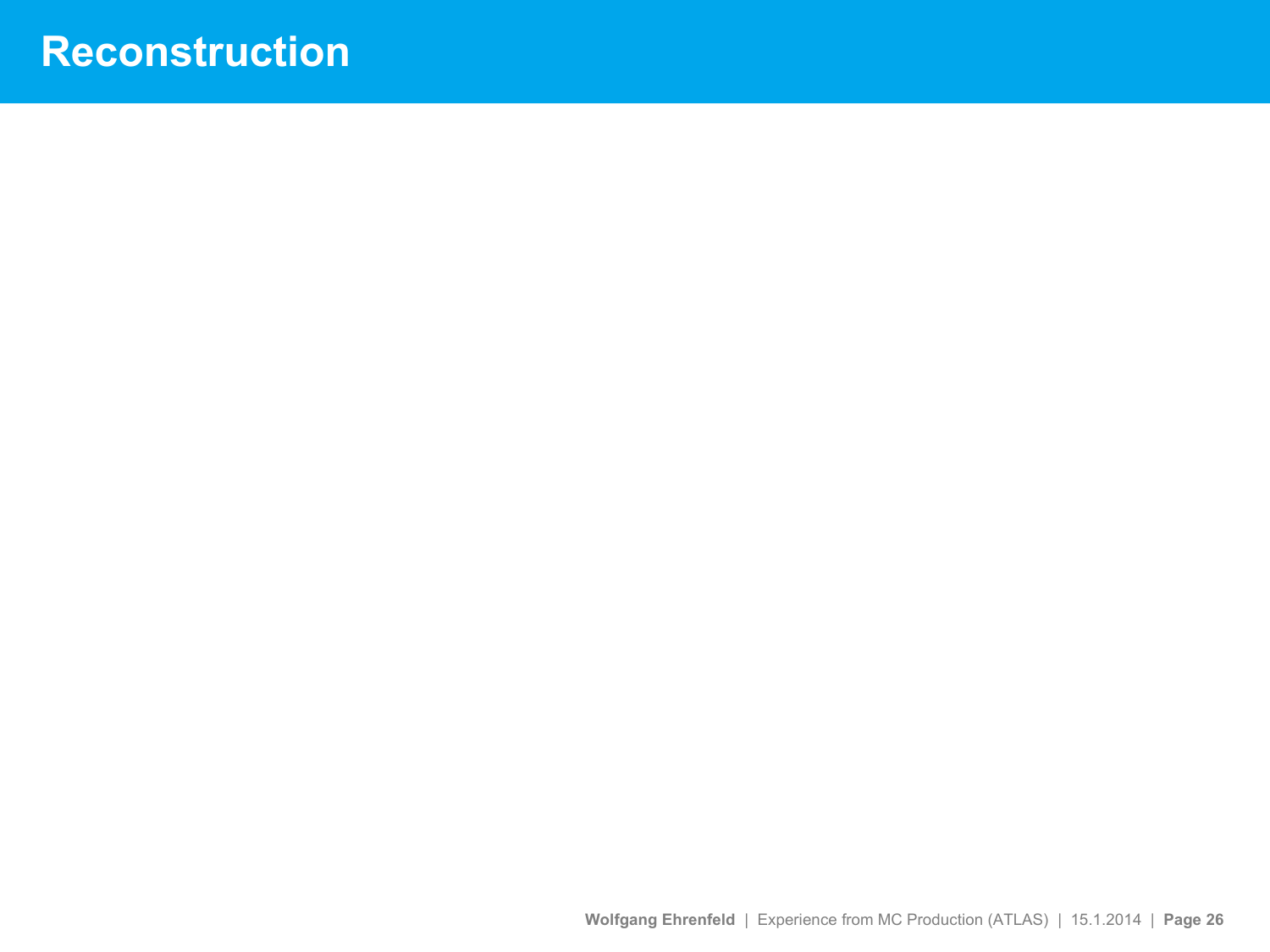### **Reconstruction**

- > reconstruct simulated events in the same way as data
- > trigger simulation
- two step process:
	- $\triangleright$  RAWtoESD: main reconstruction  $\rightarrow$  output is Event Summary Data (ESD)
	- $\triangleright$  ESDtoAOD: fast slimming process  $\rightarrow$  output is Analysis Object Data (AOD)
- > job characteristics
	- 500 events per job  $\rightarrow$  ~220 MB output file size  $\rightarrow$  merged up to 5000 events (~2.2 GB file size) for better grid transfer, processing and tape storage
	- high memory usage:
		- > 3.6 3.8 GB in 32 bit
		- > 64 bit would exceed the 4 GB (grid queue limits)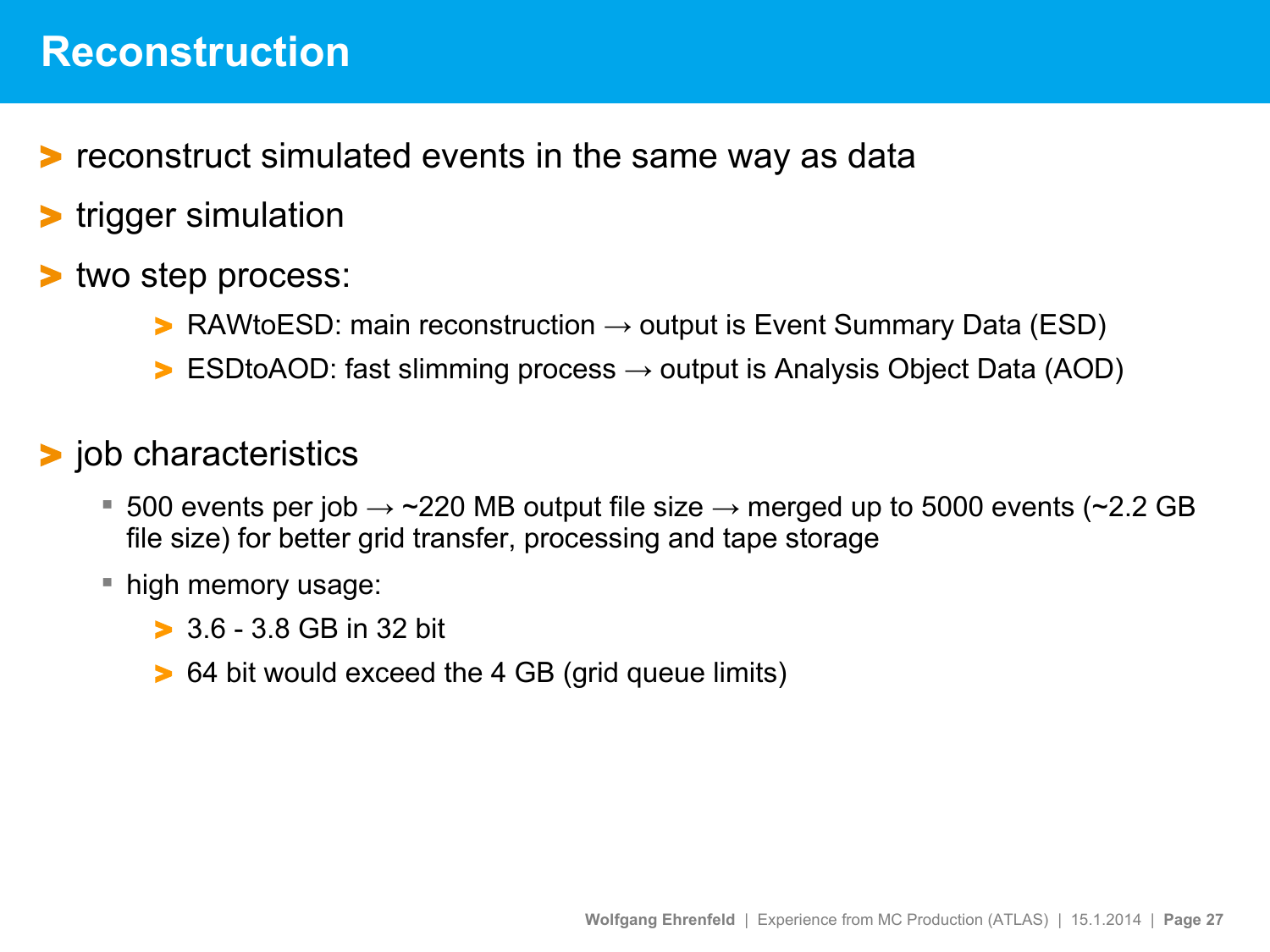# **Upgrade Production**

#### > preparations for Run 2, Phase 2 and beyond

- planed detector upgrades
	- > ATLAS+IBL (Insertable b-Layer (pixel detector extension) for Run 2)
	- > ATLAS+ITK (silicon only inner tracker upgrade for Phase 2)
- machine constraints: 50ns or 25ns bunch spacing and pile-up level

 $\blacktriangleright$  ATLAS+IBL configuration: 25/50ns and  $\lt\mu$  >=20, 40, 60, 80

- simulation time increases due to higher centre-of-mass energy/more particles per event
- higher pile-up level increases memory usage, especially in reconstruction and trigger
	- > reduce trigger menu (<4 GB for 60@25ns and 80@50ns)
	- > run on dedicated high memory queues (<6GB for 80@25ns)
	- > for Run 2 simulate trigger between digitisation and reconstruction
	- > running time: 100 s/evt for mu=20; mu=40  $\rightarrow$  x 2.2; mu=60  $\rightarrow$  x 1.8

> ATLAS+ITK configurations: 25ns and <µ>=80, 140, 200, (300, 400, 500)

- reconstruction stays (well) below 4GB (trigger simulation not yet supported and no transition radiation tracker)
- 25 events digitisation+reconstruction (top pairs):  $\langle \mu \rangle$ =200: 14h  $\rightarrow \langle \mu \rangle$ =500: 48h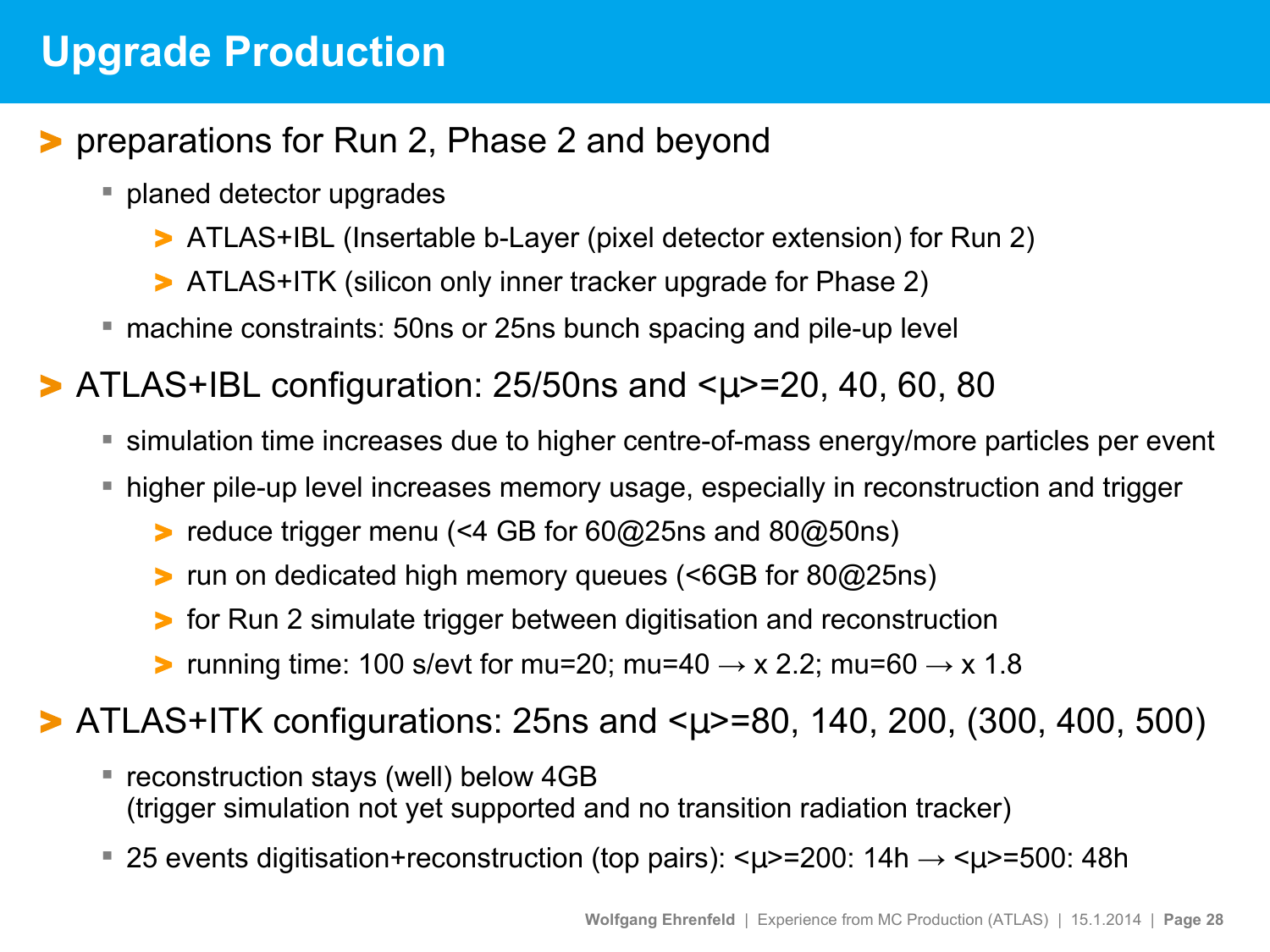## **Full Chain Jobs**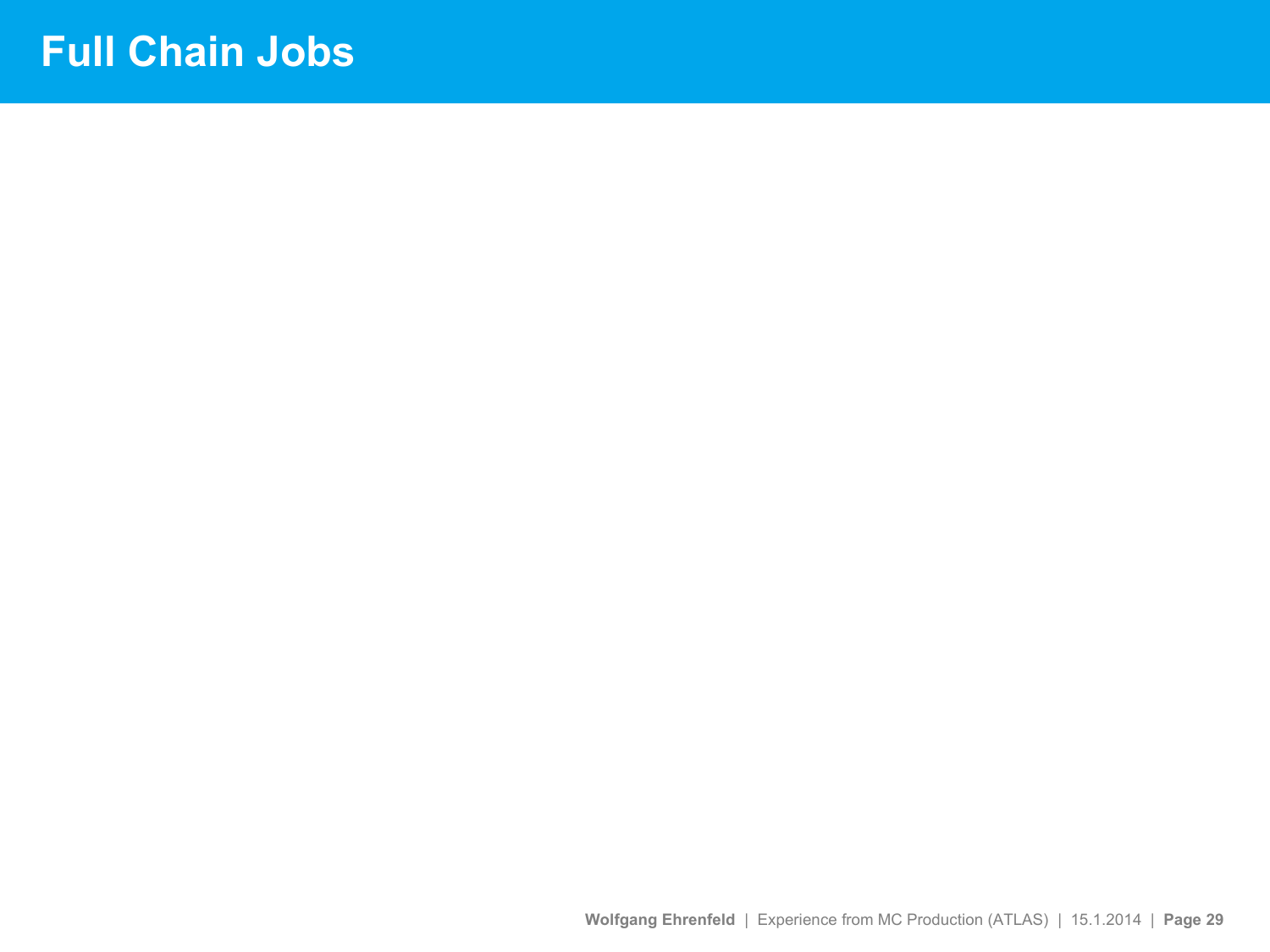# **Joining Steps in One Job**

> joining two or more steps from the full MC production chain can be useful

- digitisation+reconstruction (default)
	- avoid storing large digitisation output on the grid
	- > easier for multi-period pile-up and trigger simulation (mc11)
	- avoids production system delays
- fast simulation
	- > avoid storing intermediate outputs  $\rightarrow$  simplify data management
	- > fast simulation

 $\rightarrow$  small loose in CPU in case of re-reconstruction

- Recorded Luminosity [pb<sup>-1</sup>] 200 eriod B-D 180 period E-H period I-K 160 period L-M 140 120 100 80 60 40 20 15 20 25 5  $10$ Average Interactions per BX
- > need to fit all steps into one job: secondary files, multi core processing, ..
- as number of events per job is going down initialisation time might become significant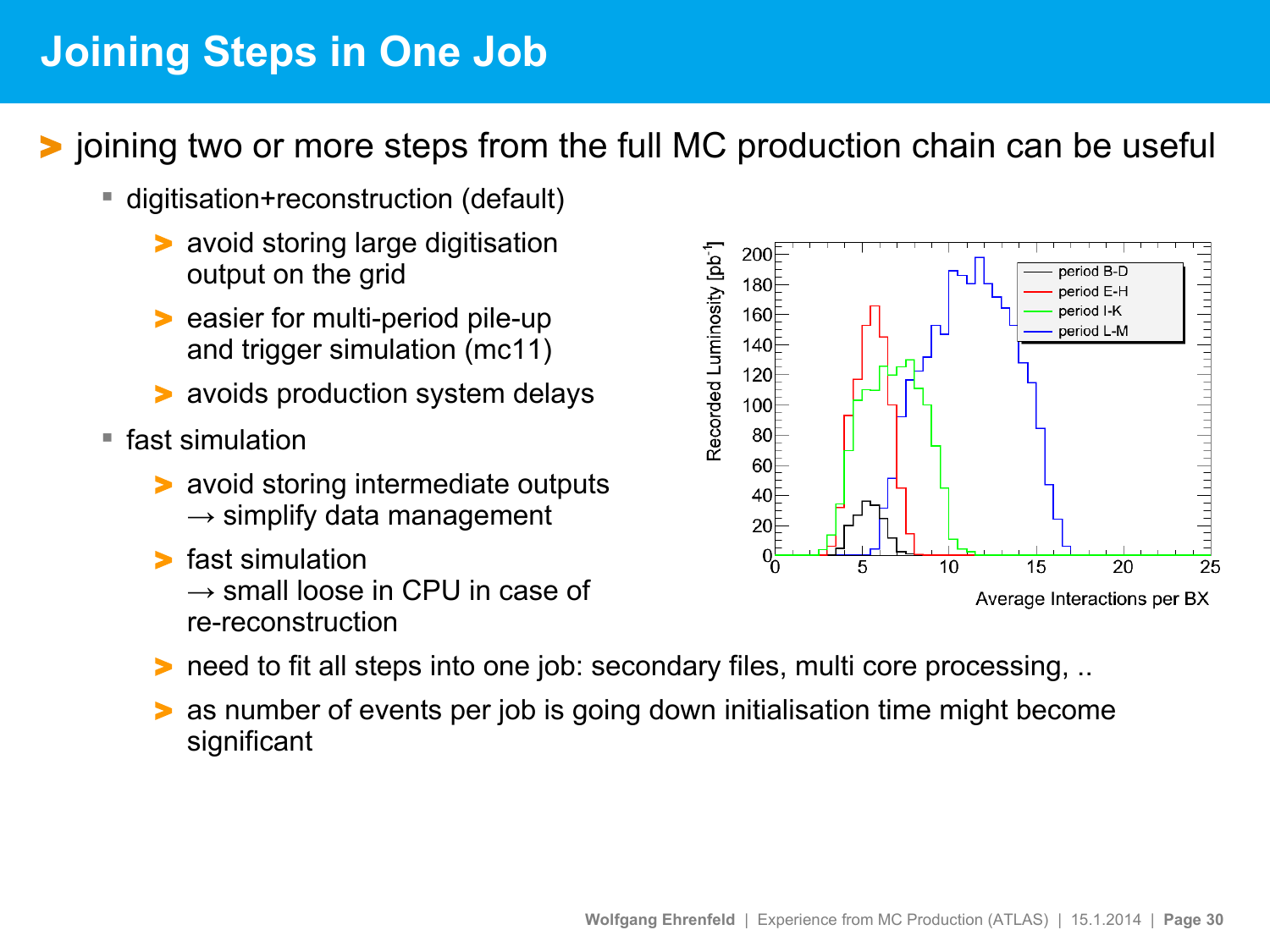#### > real life experience with speed-ups and new trends in MC production

- event generation, simulation, digitisation, reconstruction
- usage of free resources (HPC) is faster production
- **The improving production efficiency is faster production**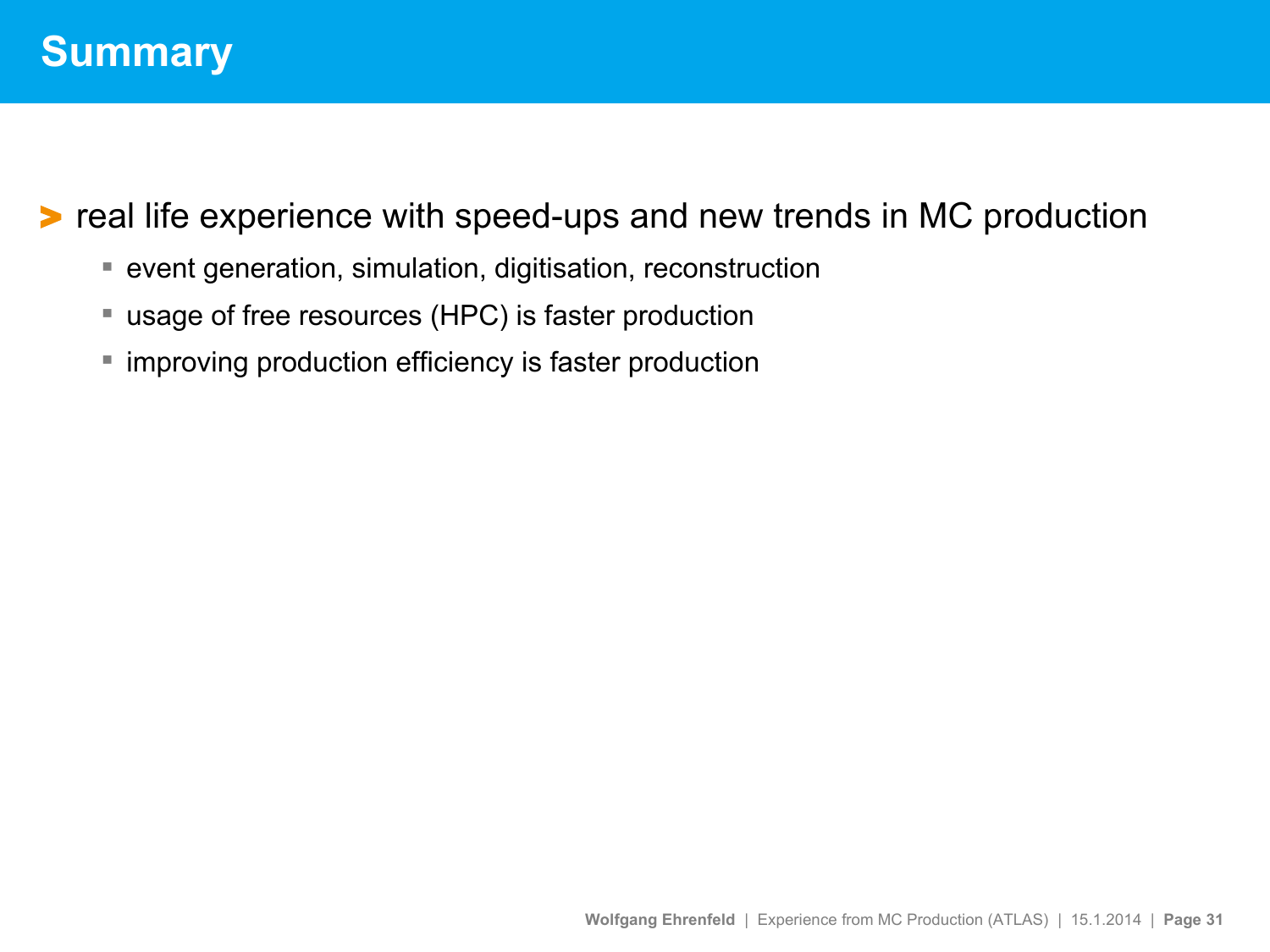# **Backup**